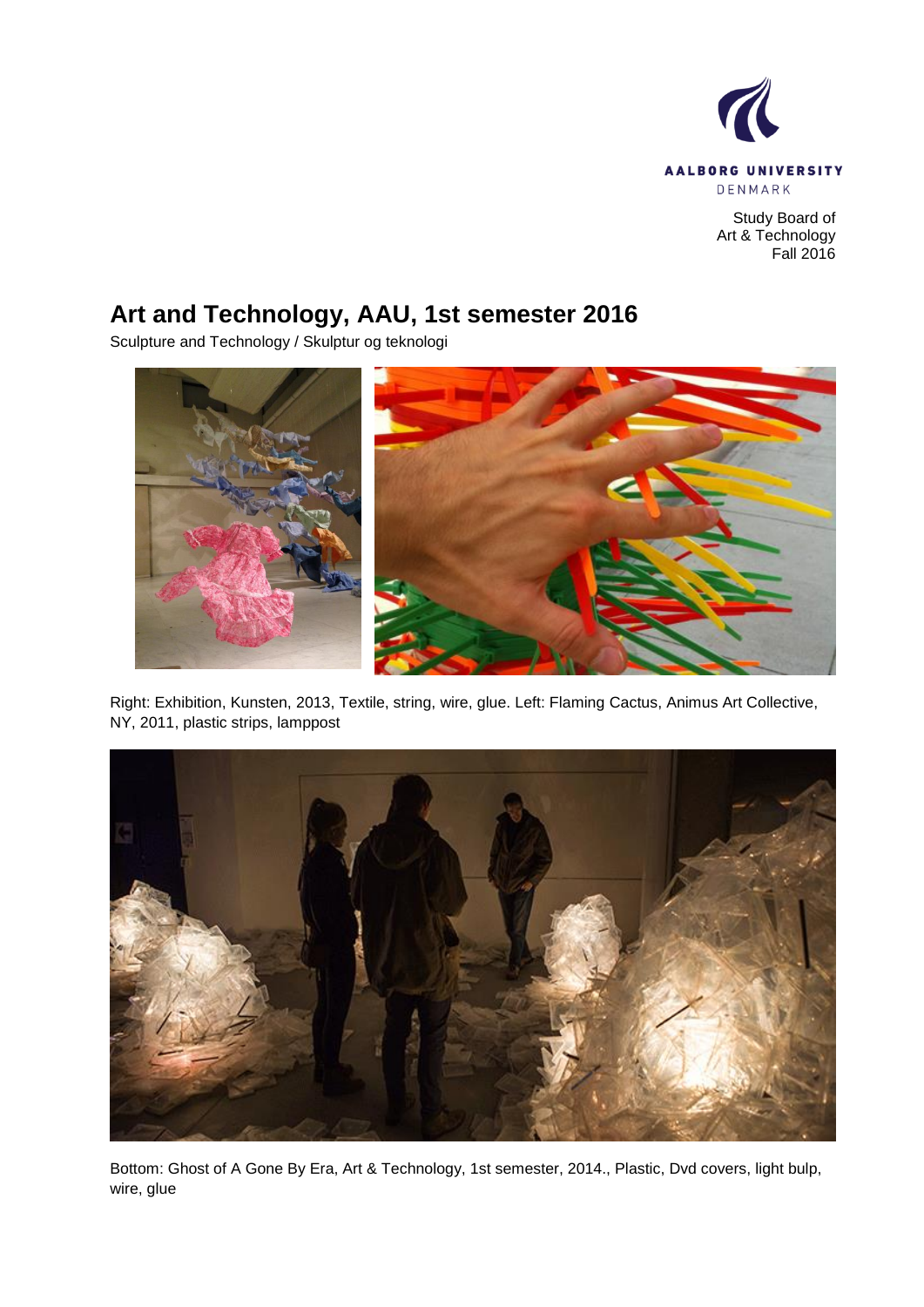| School           | <b>CAT</b>                                                                    |
|------------------|-------------------------------------------------------------------------------|
| Study board      | ArT & Technology                                                              |
| Study regulation | BA Study Program in Art & Technology, The Faculty of Humanities, AAU, Septem- |
|                  | ber 2015.                                                                     |

The semester project for ArT1 2015 is called: Sculpture and Technology – Sensing Sculptures of Memory

## **Description of the semester project**

At the core of the human condition is the fact that our biological self has a very finite time on this earth. And the road is paved with goodbyes. Goodbye to your childhood fantasies, goodbye to favorite locations as you move from place to place, goodbye to friends, lovers, partners and family members, goodbye to withering photos and obsolete technologies, goodbye to busted smartphones and worn-out laptops. As we cling on to material artifacts, invent virtual environments, partake in embodied practices and make use of each other to keep our memories from blurring into the horizon, it is the student"s main assignment to address this phenomenon of remembering what has been lost, from an artistic standpoint, by working with specific senses, memory and loss from a sculptural and technological stance. The students must use materials, surfaces, textiles, textures to create sculptures or sculptural installations that rely on haptic sensing, touch, taste, hearing and smell in conjunction with the visual. Within the arts there are several related approaches, such as Touch Art, Haptic Art, Tactile Arts and Crafts, Sound art, Responsive Sculptures and other types of art forms that either addresses the issue in a direct, critical or sensitive way. Given their different properties and affordances, the students rework found materials into new aesthetic artifacts that demand more than the visual sense and enable us to recall certain memories.

The precise content of the assignment will be worked out within each group based on common interests in the phenomenon, a specific target audience and location, interest in specific materials (glass, plastic, metal, rubber, electronic waste etc.) and personal views on the matter. Each group will therefore present their own unique approach to sensing sculptures, loss, memory and remembrance and work out a problem statement that clearly defines the approach. The only requirement is that the sculptures should either be interactive or kinetic with respect to integrating basic technological means, made primarily from found materials and focus for the design must be brought onto the selected target group set by the semester coordinator.

## **Semester coordinator**

Jakob Borrits Sabra, KOM Jakob@sabra.dk

+45 60920036

## **Secretariat**

Anne Nielsen, KOM [amn@hum.aau.dk](mailto:amn@hum.aau.dk) +45 9940 9919

## **Supervisors**

Jakob Borrits Sabra, KOM Line Marie Bruun Jespersen, KOM

# **Overview of the modules**

## **Module 1: Sculpture and Technology (15 ECTS) Courses:** Materials - form, structure and composition

Perception in Theory and Praxis I Artistic and Academic Methodology I (Creative Methods) Sketching Techniques I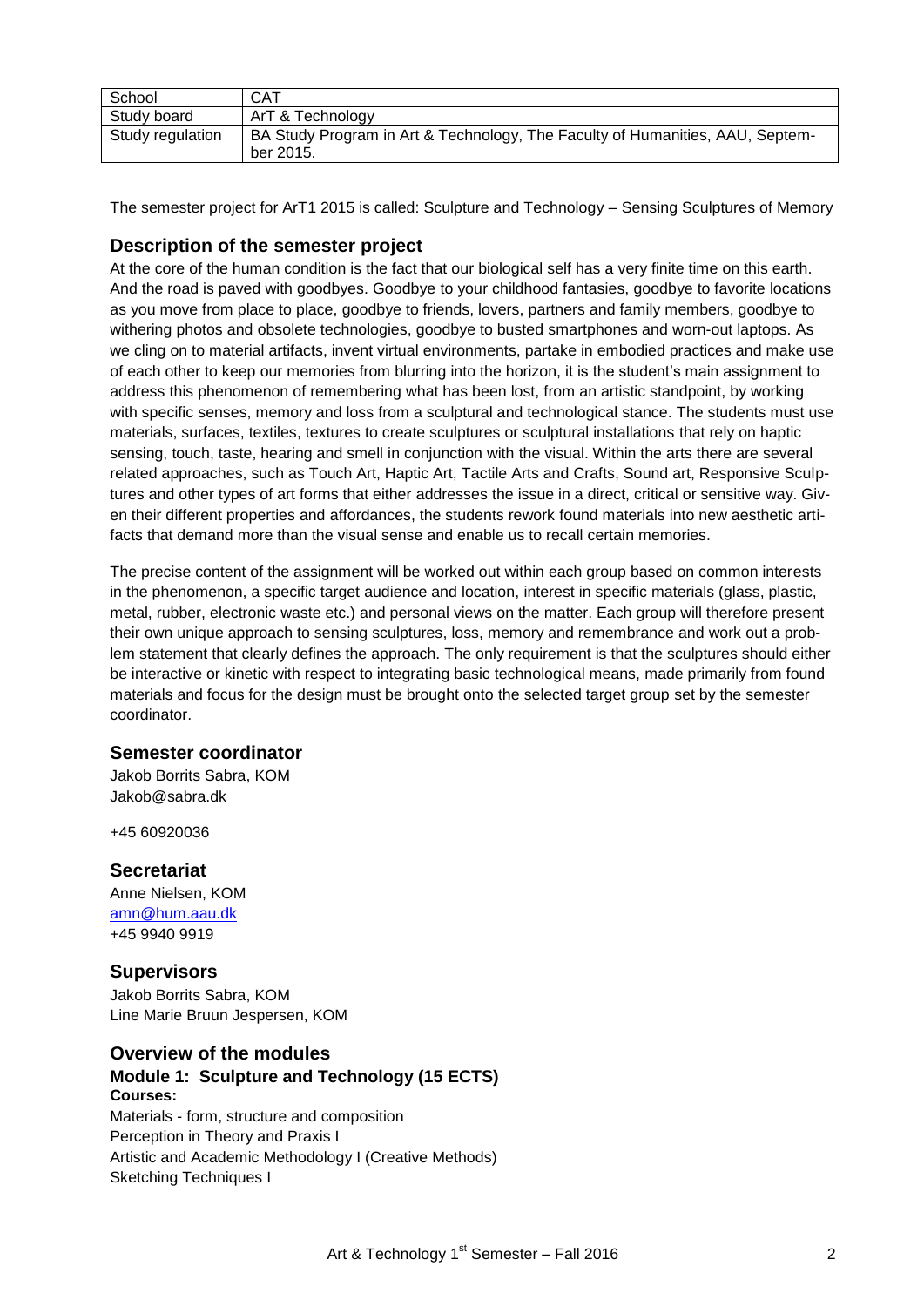#### **Supervisors:**

Jakob Borrits Sabra, KOM Line Marie Bruun Jespersen, KOM

## **Teaching staff:**

Thomas Kristensen, KOM Dario Parigi, BYG Elizabeth Jochum, MT Bo Allesøe Christensen, KOM Jakob Borrits Sabra, KOM

# **Module 2: Problem-Based Learning (5 ECTS)**

**Course:** Problem Based Learning

## **Supervisors:**

Jakob Borrits Sabra, KOM

## **Teaching staff:**

Jakob Borrits Sabra, KOM

Ulla Konnerup, KOM

# **Module 3: Physical Interface Design I (5 ECTS)**

**Courses:** Basic Electronics Sensors and Actuators I

## **Supervisors:**

Martin Kibsgaard, MT Markus Löchtefeld

**Teaching staff:** Martin Kibsgaard, MT

#### **Module 4: History of Art and Technology I (5 ECTS) Course:**

History of Art and Technology I

## **Supervisors:**

Line Marie Bruun Jespersen, KOM

## **Teaching staff:**

Line Marie Bruun Jespersen, KOM

## **Departments:**

| <b>KOM</b> | Department of Communication and Psychology                                       |
|------------|----------------------------------------------------------------------------------|
| AD.        | Department of Architecture, Design and Mediatechnology (Architecture and Design) |
| МT         | Department of Architecture, Design and Mediatechnology (Mediatechnology)         |
| <b>BYG</b> | Department of Civil Engineering                                                  |
| <b>ITS</b> | IT-support                                                                       |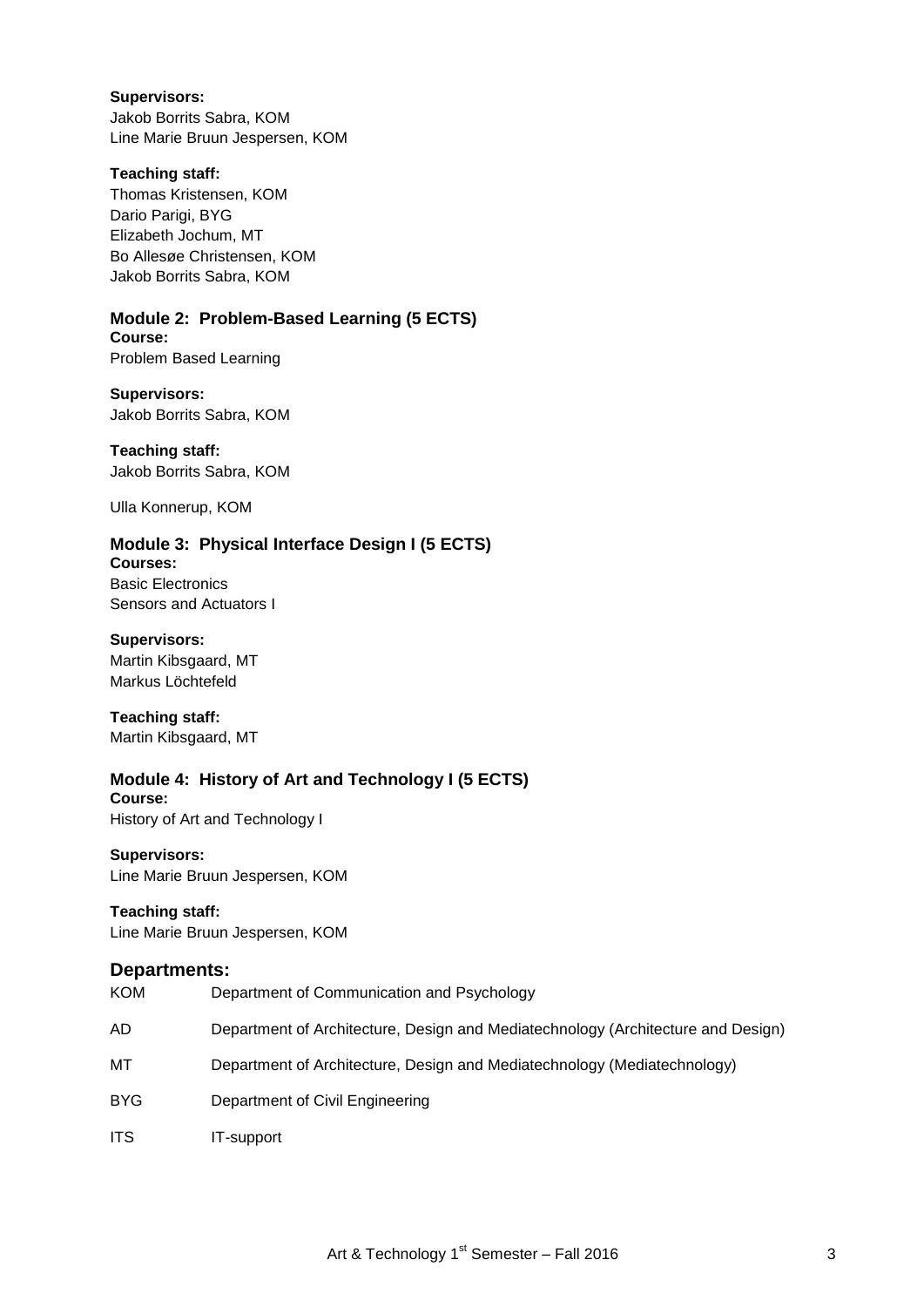# **Module 1:"Sculpture and Technology" (Skulptur og teknologi) (15 ECTS) HSA110017F**

**Location:** ArT1

**Study Board:** ArT & Technology

# **Module coordinator:**

Jakob Borrits Sabra [Jakob@sabra.dk](mailto:betty@hum.aau.dk) +45 60920036

# **Method of work and language:**

Project work in groups. English

## **Module contents:**

In this module, students work with basic theories and practical methods in regard to the creation of sculptures and sculptural installations and the design of physical artefacts as an aesthetic manifestation. Using materiality as a point of departure, students work with basic principles of form, tactility, structure, composition and artistic expression. Students experiment with a variety of materials and basic technologies in connection with the design and creation of physical artefacts. Students work theoretically and experimentally with a variety of formal, static and dynamic principles, and contexts of use.

# **Courses:**

In connection with the module, courses may be offered within the following areas:

- 1. Materials Form, Structure and Composition
- 2. Perception in Theory and Practice I
- 3. Artistic and Academic Methodology I: Creative Methods and Academic Writing
- 4. Sketching Techniques

## **Learning objectives:**

The objective of Module 1: "Sculpture and Technology" is to introduce the students to basic problem subjects and solutions in relation to the creation and construction of artefacts, products and installations of sculptural and aesthetic quality.

## **During this module, students should acquire:**

Basic **knowledge** about

- physical artefacts, sculptures and sculptural installations
- application of basic technology in connection with the production and use of artefacts
- aesthetic and artistic means of expression, interaction of form and technology and choice of materials
- methods and tools for the creation of a work from idea to completed artefact

**Skills** in

 identifying, formulating, and analyzing an artistic problem within the theme "sculpture and technology" and developing alternative concepts for a selected problem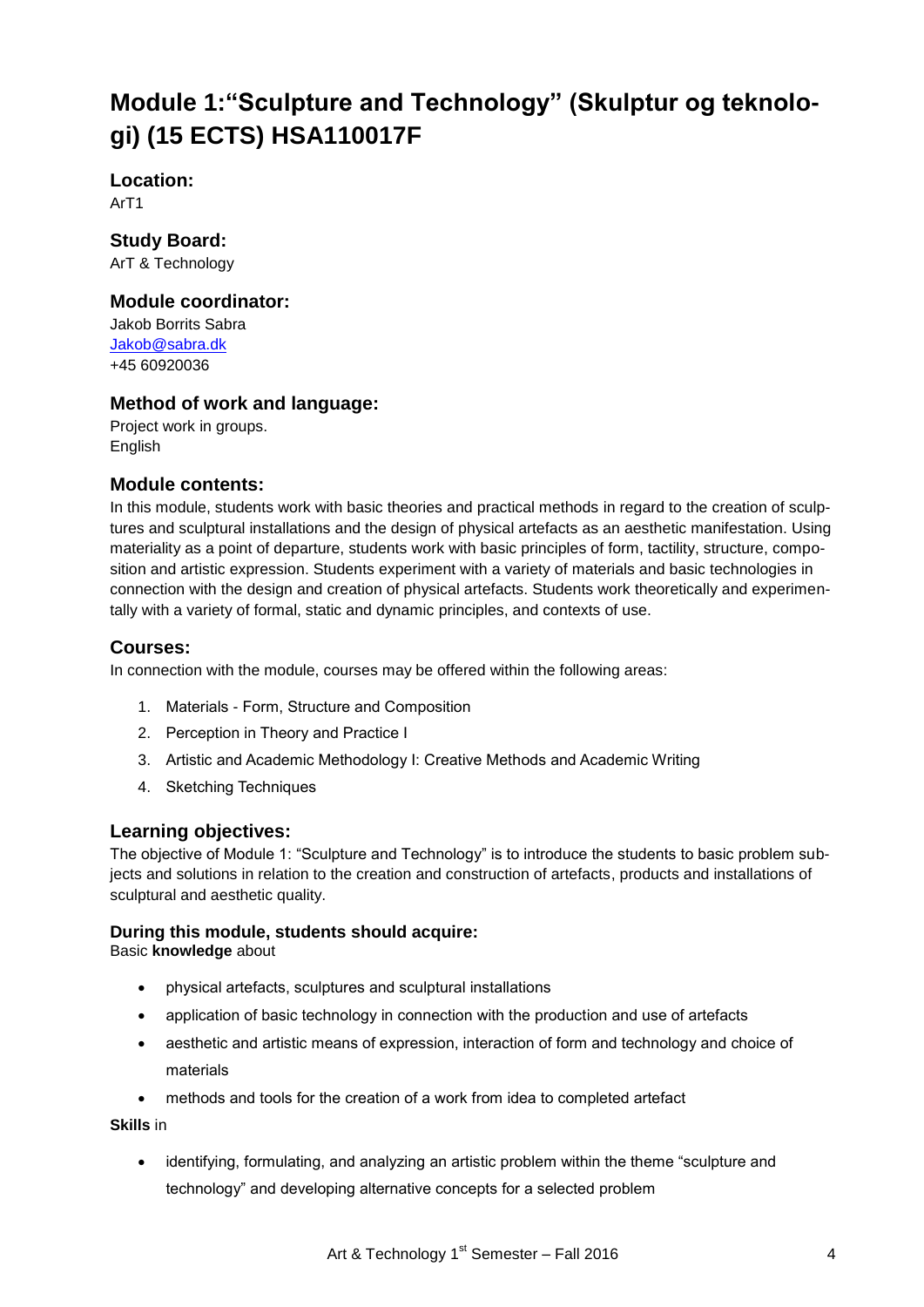- describing and motivating choice of methods in connection with the production of sketches, models and prototypes of artefacts
- identifying, developing and describing artistic ideas and concepts, and the interaction between form and technology, choice of materials and aesthetic expression
- applying appropriate technologies and construction methods in connection with the production and use of artefacts

## **Competencies** in

- describing and analyzing physical artefacts, sculptures and sculptural products
- producing conceptual suggestions of artefacts with artistic quality
- developing practical skills regarding aesthetics and artistic idioms
- describing the completed product in texts, diagrams, drawings, and models, and communicating this in a project report, portfolio, etc.

The module is completed with:

# **Examination 1**

An internal combined written and oral examination in **Module 1: "Sculpture and Technology"** (Skulptur og teknologi).

The examination will take the form of a conversation between the students, the examiner and another examiner on the basis of the project report or portfolio prepared by the student(s) as well as the product created by the students. The project exam will also address other content from the module courses.

## **Form of examination**: b)

Number of pages: the written work must not exceed 10 pages per student (15 pages in the case of individual reports).

Duration of examination: 20 minutes per student and 10 minutes for assessment and communication of grades per group, however, the duration of the examination is maximum 2 hours.

**Evaluation**: Grading according to the 7-point scale.

Proportional weighting: An aggregate grade is awarded for the artefact, the written and oral performances.

The assessment results in an individual grade.

Credits: 15 ECTS

The written report, the product and the oral examination should demonstrate that the student has fulfilled the objectives outlined above.

| Exam dates:       | 16-19 January               |
|-------------------|-----------------------------|
| Exhibition dates: | 30 November-2nd December    |
| Deadline:         |                             |
| Hand-in date:     | December 22, 2016, at 10 am |
| To:               | Digital Exam                |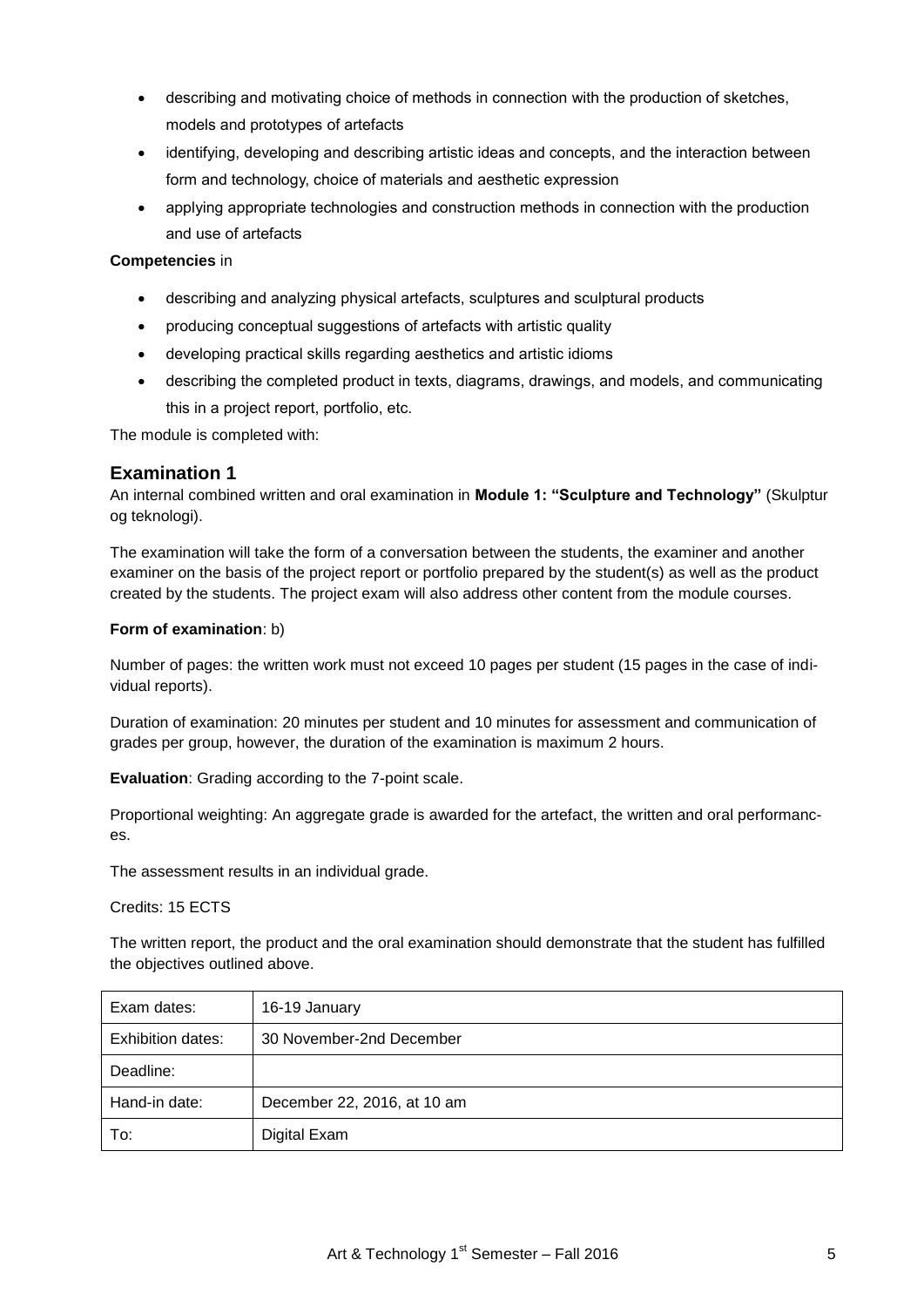# **Course: Materials - form, structure and composition**

(2 ECTS)

The course provides an insight, with both theoretical and hands-on approach, on how physical principles and material properties affect, directly or not, the work of sculptors.

## **Lesson 1: Basic Principles of Equilibrium**

Lecture with exercise

Sculptures rarely have a purely structural intent; however sculptures need to be shaped in certain ways in order to exist as physical objects, and structural and material limitations could be understood as opportunities for artistic expression. The lecture introduces fundamental concepts of forces, moments and equilibrium through the use of simple operations and graphic force diagrams. Practical example and exercises will be provided for the application of such concepts in the context of sculpture. Students will be called to create a "mobile", a type of kinetic sculpture based on the principle of equilibrium.

TBA

Lecturer: Dario Parigi

## **Literature**

|                                                               | Pri. litt. | Sec. litt. | Dig.   |
|---------------------------------------------------------------|------------|------------|--------|
|                                                               | no of p.   | no of p.   | upload |
| Daniel L. Schodek, 1993, Structure in Sculpture (pages 40-46) |            |            |        |

# **Lesson 2: Balance and Movement: Kinetic Sculptures**

Lecture

Students will be introduced to the kinetic potential of sculpture through an overview of the constraints and mechanisms that can be combined and assembled in order to achieve an artistic expression.

**TRA** 

Lecturer(s): Dario Parigi

## **Literature**

|                                                               | litt.<br>Pri.<br>no of p. | Sec. litt.<br>no of p. | Dig.<br>upload |
|---------------------------------------------------------------|---------------------------|------------------------|----------------|
| Daniel L. Schodek, 1993, Structure in Sculpture (pages 86-93) |                           |                        |                |

# **Lesson 3: Balance and Stability - part 1**

Lecture

The concepts introduced in the first lecture will be applied in the determination of the stability of a structure with both single and multiple supports, either under its own self weight and when subjected to external loads.

TBA

Lecturer: Dario Parigi

## **Literature**

|                                                                    | litt.<br>Pri.<br>no of p. | Sec. litt.<br>no of p. | Dig.<br>upload |
|--------------------------------------------------------------------|---------------------------|------------------------|----------------|
| , 1993, Structure in Sculpture (pages 46-85)<br>Daniel L. Schodek. | 39                        |                        |                |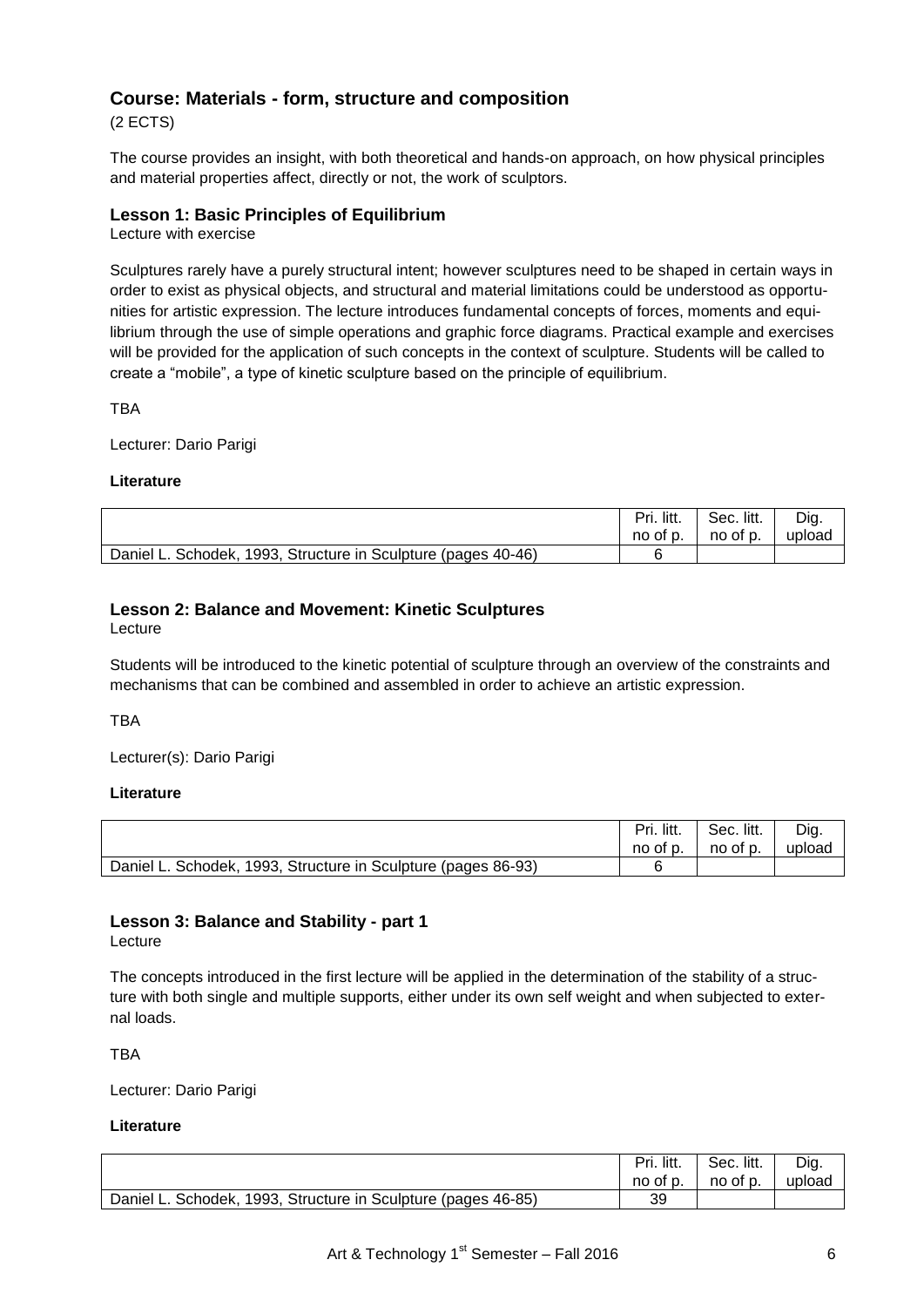## **Lesson 4: Balance and Stability - part 2**

Lecture with exercise

An intuitive graphic method will be introduced for the determination of the center of mass of a three dimensional sculpture.

TBA

Lecturer: Dario Parigi

#### **Literature**

|                                                               | Pri. litt. | Sec. litt. | Dig.   |
|---------------------------------------------------------------|------------|------------|--------|
|                                                               | no of p.   | no of p.   | upload |
| Daniel L. Schodek, 1993, Structure in Sculpture (pages 46-85) | 39         |            |        |

## **Lesson 5: Shapes and Stresses in Structural Systems**

Lecture with exercise

Analysis of stresses developing in elements of different structural systems: tension, compression, and bending.

**TRA** 

Lecturer: Dario Parigi

#### **Literature**

|                                                                                                    | Pri. litt.<br>no of p. | Sec. litt.<br>no of p. | Dig.<br>upload |
|----------------------------------------------------------------------------------------------------|------------------------|------------------------|----------------|
| Deplazes, A., 2005, Constructing Architecture: Materials, Processes,<br>Structures (pages 113-138) | 25                     |                        |                |
| Daniel L. Schodek, 1993, Structure in Sculpture (pages 104-126)                                    | 22                     |                        |                |

## **Lesson 6: Introduction to Materials: Metal**

Lecture

Material properties and crafting techniques have a direct impact on the way the sculptor can work with the material and what forms can be made with it.

The lecture presents the mechanical and physical properties of metals, crafting tools, techniques and construction details.

TBA

Lecturer: Dario Parigi

#### **Literature**

|                                                                                             | Pri. litt.<br>no of p. | Sec. litt.<br>no of p. | Dig.<br>upload |
|---------------------------------------------------------------------------------------------|------------------------|------------------------|----------------|
| Deplazes, A., 2005, Constructing Architecture: Materials, Processes,<br>Structures (77-112) | 35                     |                        |                |
| Daniel L. Schodek, 1993, Structure in Scupture (pages 242-253)                              |                        |                        |                |

## **Lesson 7: Introduction to Materials: Wood**

Lecture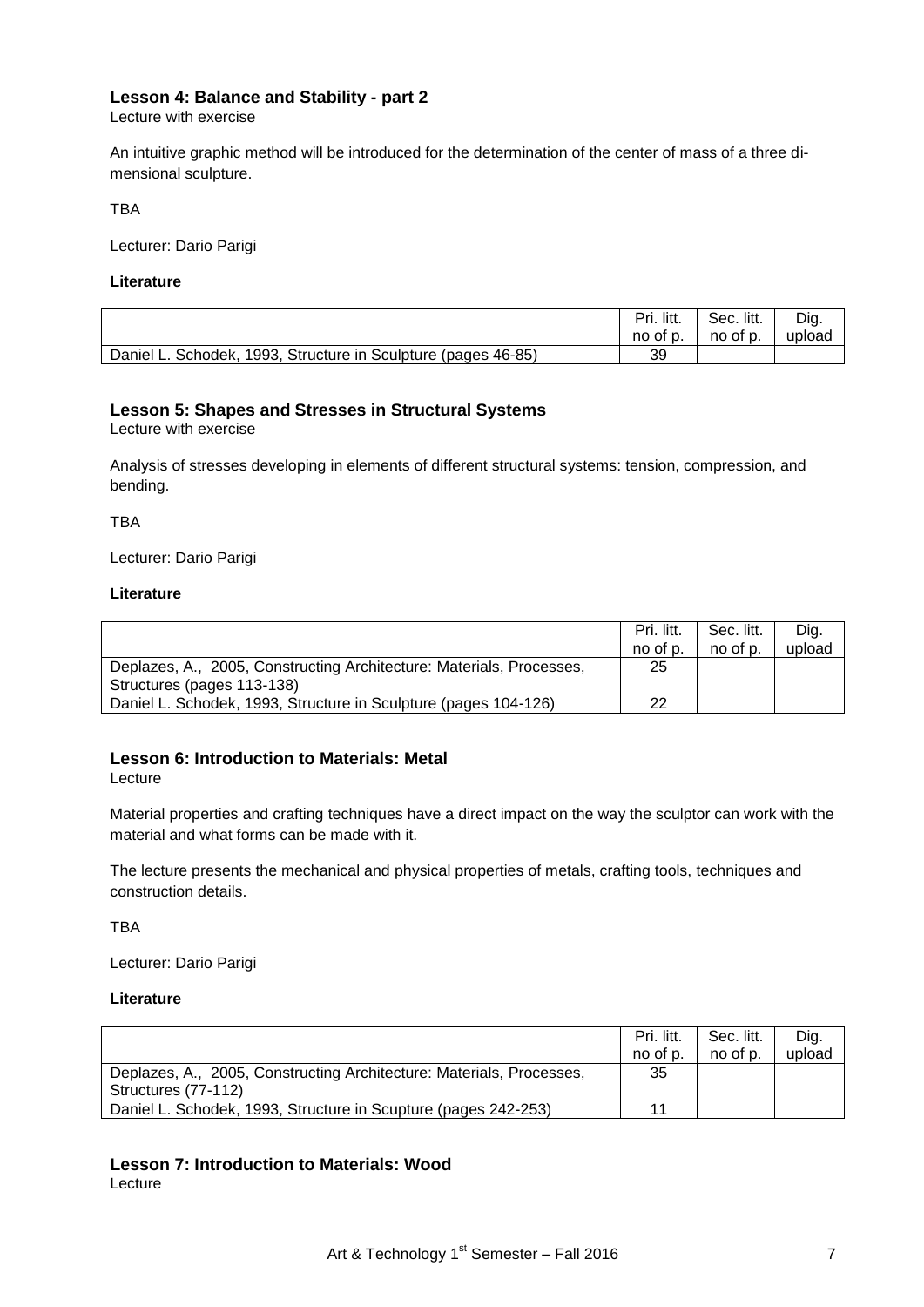The lecture presents the mechanical and physcal properties of wood, crafting tools, techinques and construction details.

**TBA** 

Lecturer: Dario Parigi

#### **Literature**

|                                                                      | Pri. litt.<br>no of p. | Sec. litt.<br>no of p. | Dig.<br>upload |
|----------------------------------------------------------------------|------------------------|------------------------|----------------|
| Deplazes, A., 2005, Constructing Architecture: Materials, Processes, | 10                     |                        |                |
| Structures (pages 56-76)                                             |                        |                        |                |
| Daniel L. Schodek, 1993, Structure in Scupture (page 253)            |                        |                        |                |

# **Lesson 8: Introduction to Materials: Concrete**

Lecture

The lecture presents the mechanical and physical properties of concrete, crafting tools, techniques and construction details.

**TBA** 

Lecturer: Dario Parigi

## **Literature**

|                                                                      | Pri. lit.<br>no of p. | Sec. lit.<br>n of p. | Dig.<br>upload |
|----------------------------------------------------------------------|-----------------------|----------------------|----------------|
| Deplazes, A., 2005, Constructing Architecture: Materials, Processes, | 20                    |                      |                |
| Structures (pages 56-76)                                             |                       |                      |                |
| Daniel L. Schodek, 1993, Structure in Scupture (pages 260-265)       | :5                    |                      |                |

# **Course: Perception in Theory and Praxis I**

(1 ECTS)

This course is divided between introducing historical and present theories of perception, and assignments of environmental investigation putting these theories to practice.

## **Lesson 1-2: Perception in Theory and Praxis – Introduction**

The first two lessons will focus on the relation between perception and its content, i.e. the materials related to visual and tactile perception. We will especially dive into challenges of 1) understanding how these relations obtain, and 2) the means of expressing these relations. Both will support the students in picking materials and objects for the assignment in lesson 3+4.

It is important that students have red Ingold (2007) in advance of the first lesson, chap. 1 of Wade and Swanston (2004) and checked out the webmineral web page.

Assignment – Environmental Investigation – will be handed out in relation to the course.

Date for lesson – 5/9-2016

Lecturer: Bo Allesøe Christensen

Literature relevant for the main semester report will be given in relation to the course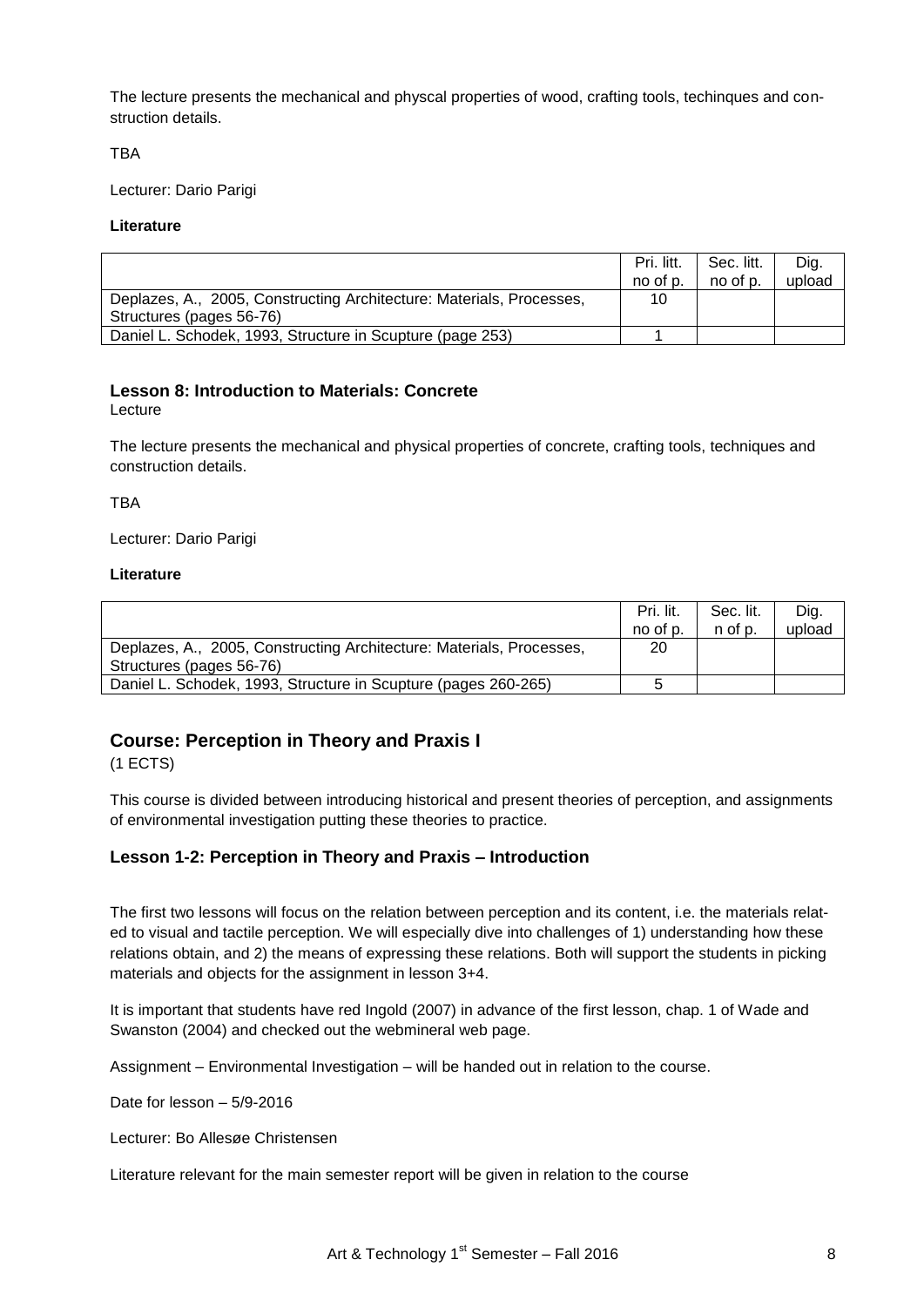#### **Literature**

|                                                                            | Pri. lit. | Sec. lit. | Dig.   |
|----------------------------------------------------------------------------|-----------|-----------|--------|
|                                                                            | no of p.  | n of p.   | upload |
| Gibson, J. J. (1979). Ecological Approach to visual perception. London:    | 40        |           |        |
| Routledge, Chapter 8                                                       |           |           |        |
| Gordon, I. (2004). Theories of Visual Perception, 3rd. ed. Hove and New    |           | 47        |        |
| York: Psychology Press, ch. 1+6                                            |           |           |        |
| Ingold, T. (2007). "Materials against Materiality" Archaelogical Dialogies | 16        |           |        |
| $14(1): 1-16$                                                              |           |           |        |
| Wade, N.J. and Swanston, M. (2004). Visual Perception - an introduc-       |           | 32        |        |
| tion. Hove and New York: Psychology Press                                  |           |           |        |
| http://webmineral.com/help/Habits.shtml                                    |           |           |        |

## **Lesson 3-4: Lecture (and assignment presentation)**

After the students have presented the result from the assignment the course will end with a lecture that touches upon the understanding of the history and science behind theories of perception.

The goal of the course is to deepen the understanding of the history and science behind theories of perception.

Chapter 8 of Gibson (1979) is required reading here.

After the students have presented the result from the assignment the course will end with a lecture that touches upon the understanding of the history and science behind theories of perception.

The goal of the course is to deepen the understanding of the history and science behind theories of perception.

Date for lesson - 8/9-2016

Lecturer: Jakob Borrits Sabra

Literature relevant for the main semester report will be given in relation to the course

#### **Literature**

|                                                                         | Pri. lit.<br>no of p. | Sec. lit.<br>no of p. | Dig.<br>upload |
|-------------------------------------------------------------------------|-----------------------|-----------------------|----------------|
| Gibson, J. J. (1979). Ecological Approach to visual perception. London: | 40                    |                       |                |
| Routledge, Chapter 8.                                                   |                       |                       |                |

## **Course: Artistic and Academic Methodology I (Creative Methods)**  (1 ECTS)

# **Lesson 1: Introduction Academic Writing**

Workshop

This workshop provides students with an introduction to the fundamentals of academic writing. Special attention will be given to organizational and research methods for ArT semester reports (including bibliographic references citation methods), as well as case studies/user studies, and challenges unique to interdisciplinary and co-authored reports. Special attention will be dedicated to online resources, AAU library services, as well as PBL requirements.

Date for lesson - see calendar.

Lecturer: Elizabeth Jochum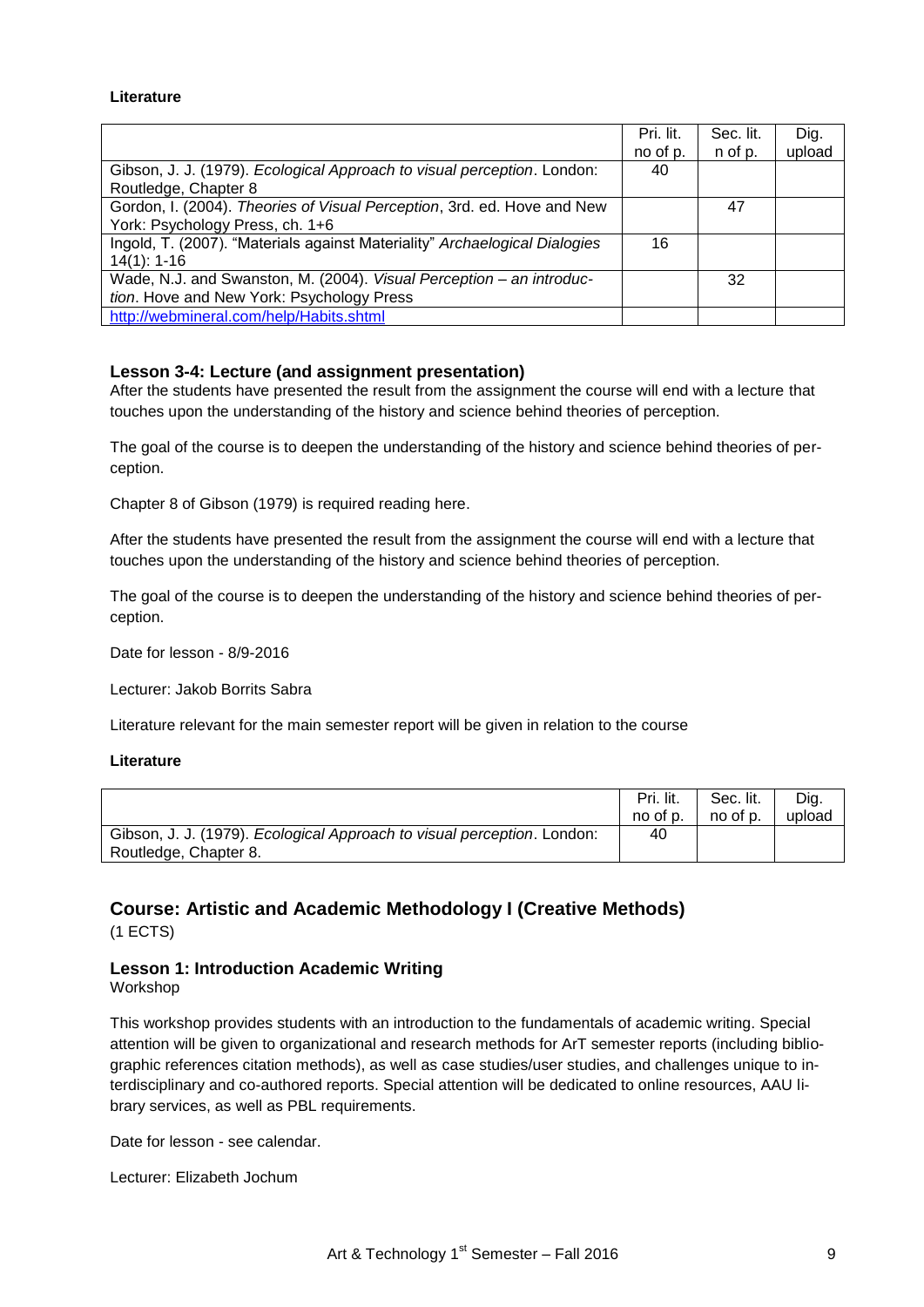#### **Literature**

|                                                                      | Pri. lit. | Sec. lit. | Dig.   |
|----------------------------------------------------------------------|-----------|-----------|--------|
|                                                                      | no of p.  | no of p.  | upload |
| Writing in College (Univ of Chicago) by Joseph Williams and Lawrence | ?         |           |        |
| McEnernery.                                                          |           |           |        |
| https://owl.english.purdue.edu/owl/resource/658/01/                  | 7         |           |        |
|                                                                      | ?         |           |        |
| http://www.chicagomanualofstyle.org/home.html                        |           |           |        |
| http://www.en.aub.aau.dk                                             | ?         |           |        |
|                                                                      |           |           |        |
| Form & Style (Carole Slade & Robert Perrin) Chapter 1, 3, and 7      | っ         |           |        |
| Handbook for Writers (Ruszkiewicz et al.) Ch 6: How Do You Write in  | 2         |           |        |
| College?                                                             |           |           |        |

# **Lesson 2: Academic Methodology: Applied Methods.**

Workshop

What is applied research, and how is it relevant to ArT study and your project reports? This workshop provides students with an introduction to applied methods in the humanities with a specific focus on new media art and interdisciplinary research projects that combine scientific and artistic methods. We discuss specific evaluation methods that frame applied research in Art and Technology and HCI research.

Date for lesson - see calendar.

Lecturer: Elizabeth Jochum

## **Literature**

|                                                                           | Pri. lit. | Sec. lit. | Dig.   |
|---------------------------------------------------------------------------|-----------|-----------|--------|
|                                                                           | no of p.  | no of p.  | upload |
| New Media Art (Mark Tribe)                                                | X         |           |        |
| https://wiki.brown.edu/confluence/display/MarkTribe/New+Media+Art         |           |           |        |
| Interactive Experience in the Digital Age (Candy and Ferguson)- Introduc- | Χ         |           |        |
| tion                                                                      |           |           |        |
| "Blending Art Events and HCI Research" (Reilly et al.)                    |           |           |        |

# **Lesson 3: Artistic Methods: Sculpture & Performance Early History.**

Lecture

This class traces the intersection of sculpture, kineticism and performance in the early twentieth century avant-garde. We specifically look at works by Umberto Boccioni, Fortunato Depero, Maholy-Nagy and Alexander Calder to chart the development of non-figurative sculpture in European and American kinetic art and its impact on late-twentieth century sculpture.

Date for lesson - see calendar.

Lecturer: Elizabeth Jochum

#### **Literature**

|                                                                   | Pri. lit. | Sec. lit. | Dig.   |
|-------------------------------------------------------------------|-----------|-----------|--------|
|                                                                   | no of p.  | no of p.  | upload |
| "Colori" (Fortunato Depero).                                      |           |           |        |
| "Absolute Motion + Relative Motion = Dynamism" (Umberto Boccioni) |           |           |        |
| Beyond Modern Sculpture: CH 1 "Sculpture's Vanishing Base," Ch 6  |           |           |        |
| "Kineticism: The unrequited Art" (Jack Burnham).                  |           |           |        |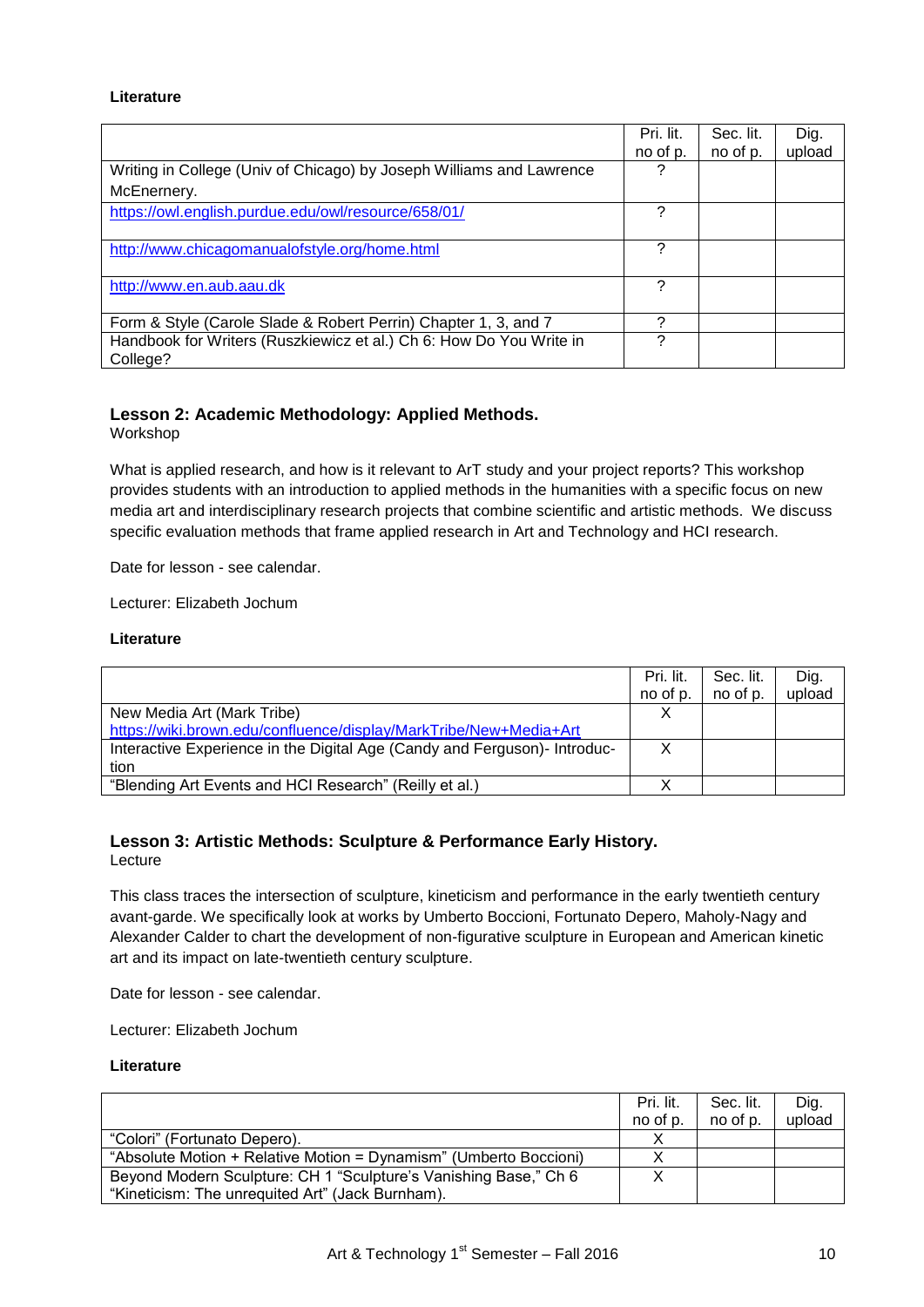# **Lesson 4: Artistic Methods: Sculpture/Performance/Installation late 20th/ early 21st century**

## Lecture

This class discusses the performative turn in sculpture that includes systems and generative art. We consider how relevant works by Robert Breer and Billy Klüver and Fujiko Nakaya developed by E.A.T. artists for the Expo "70 and other contemporary interactive sculptures, as well as Cybernetic Serendipity and Nine Evenings, as well as contemporary robotic art works, deliberately experiment with performance elements and structure to interrogate the concept of sculpture in the postmodern age.

Date for lesson - see calendar.

Lecturer: Elizabeth Jochum

#### **Literature**

|                                                                      | Pri. lit.<br>no of p. | Sec. lit.<br>no of p. | Dig.<br>upload |
|----------------------------------------------------------------------|-----------------------|-----------------------|----------------|
| Beyond Modern Sculpture: Ch 7 "Light Sculpture as Medium," Ch 8 "Ro- | X                     |                       |                |
| bots and Cyborg Art" (Jack Burnham)                                  |                       |                       |                |
| "The Machine as Autonomous Performer" in Interactive Experience in   |                       |                       |                |
| the Digital Age (Bown et al.)                                        |                       |                       |                |
| "The Telegarden and Other Oddities" in Robots and Art: An Unlikely   | X                     |                       |                |
| Symbioses. Jochum and Goldberg.                                      |                       |                       |                |

# **Course: Sketching Techniques I**

(1 ECTS)

## **Lesson 1-2: From ideas to realisation, analogue and digital drawing tools.** Workshop

Lecturer: Jakob Borrits Sabra

In the first lecture the students will be introduced to different ways of communicating dreams, thoughts and ideas via sketching techniques using pen and pensil before introducing Adobe Indesign, Illustrator and Photoshop.

The students will be encouraged to express themselves by trying to understand the enjoyment of sketching using both analogue and digital tools. In the first lecture the students will be introduced to graphical representation techniques in the format of image, poster and report page. The second lecture will introduce Adobe Photohop and manipulation of images, superimposition and other techniques.

Date for lesson - see calendar.

## **Literature**

|                                                                        | Pri. lit.<br>no of p. | Sec. lit.<br>no of p. | Dig.<br>upload |
|------------------------------------------------------------------------|-----------------------|-----------------------|----------------|
| Ching, F.D.K, 1998, Design Drawing, Ch. 9+10, John Wiley & Sons, Inc., | 40                    |                       |                |
| Video tutorials from Adobe TV: Adobe Photoshop CC                      |                       |                       |                |
| http://tv.adobe.com/channel/how-to/                                    |                       |                       |                |

#### **Lesson 3-4: Print and presentation with Adobe Indesign** Workshop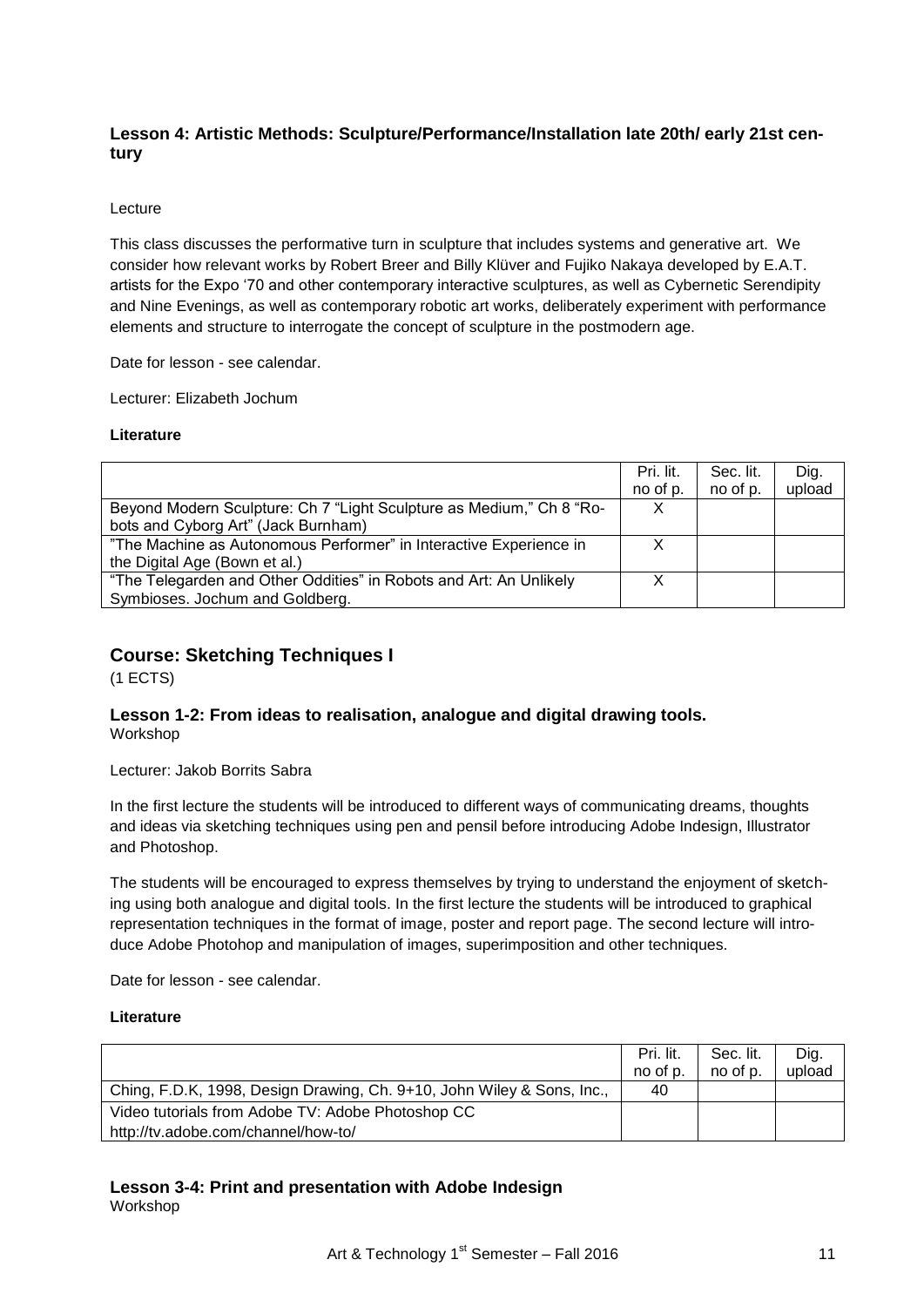The students will learn the basics of Adobe Indesign to be able to set up their reports and exporting them to print. The students will learn about the differences between screen-based and printing press quality. Focus will be on screen-based media as reports are to be uploaded digitally in the future.

## **Literature**

|                                                  | Pri. lit.<br>no of p. | Sec. lit.<br>no of p. | Dig.<br>upload |
|--------------------------------------------------|-----------------------|-----------------------|----------------|
| Video tutorials from Adobe TV: Adobe Indesign CC |                       |                       |                |
| http://tv.adobe.com/channel/how-to/              |                       |                       |                |

# **Module 2: "Problem Based Learning" (Problembaseret læring) (5 ECTS) HSA110021F**

**Location:**

ArT1

## **Study Board:**

ArT & Technology

# **Module coordinator:**

Jakob Borrits Sabra, KOM jbsa@create.aau.dk +45 60920036

## **Method of work and language:**

Group work English

## **Module contents:**

This module consists of an introduction to the main constituents of art and technology projects: problembased learning and project work including statement of problem, artistic practice, academic methods and technological means. Furthermore, the module introduces group work and supervision. The module is arranged as a minor project including lectures and workshops.

## **Courses:**

In connection with the module, courses may be offered within the following area:

• Problem Based Learning

## **Learning objectives:**

During this module, students should acquire:

Basic **knowledge** about

- problem-based learning and project work
- the importance of choice of methods
- the application of technological means and materials

## **Skills** in

- identifying and formulating an artistic problem within the areas art and technology
- describing and validating choice of methods for solving a defined problem
- collecting and applying relevant knowledge in relation to a defined problem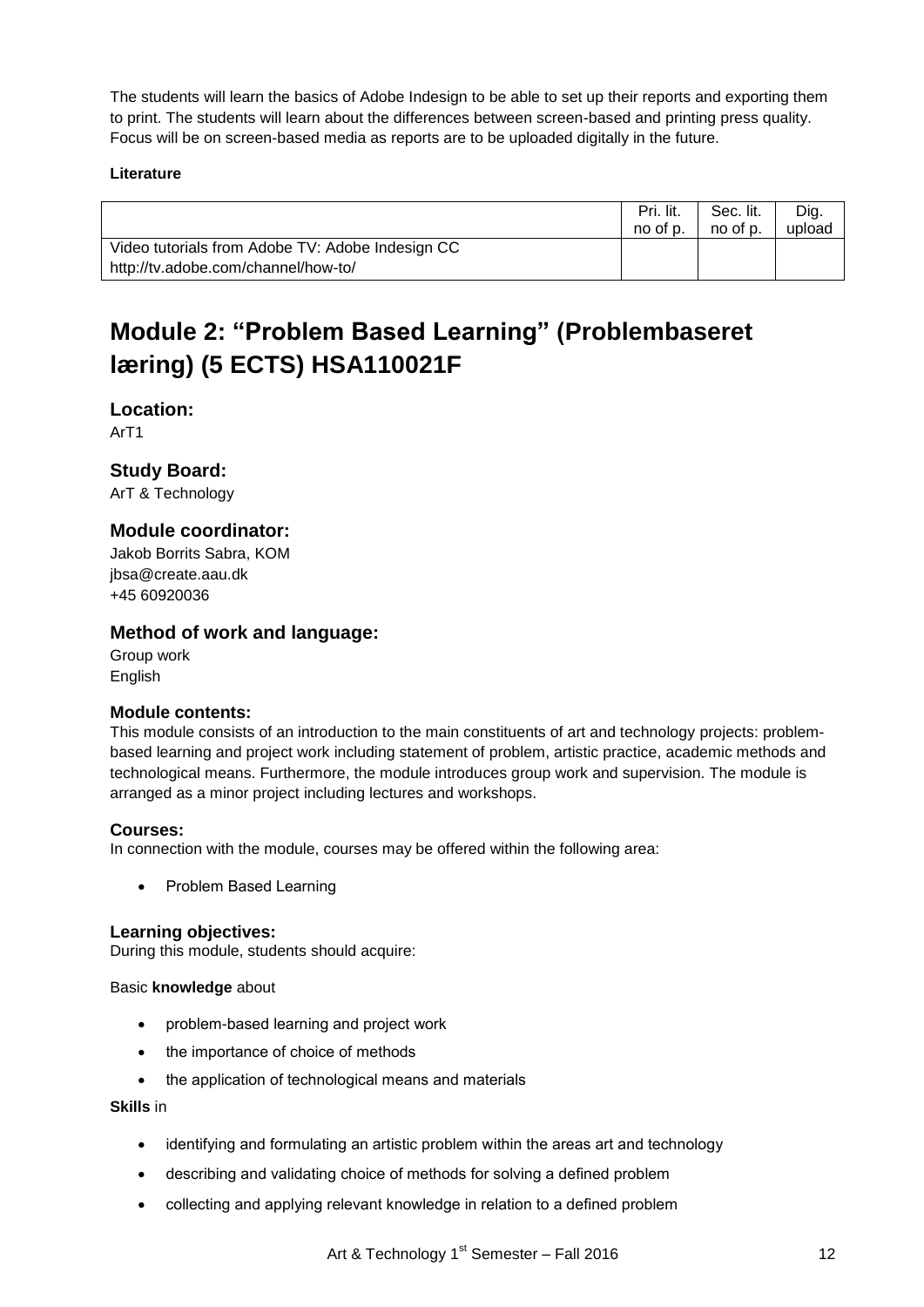• finding and applying practical solutions

## **Competencies** in

- structuring and reflecting on a problem-based project process
- participating in professional and interdisciplinary and intercultural collaboration in order to solve a defined problem.

The module is completed with:

# **Examination 2**

An internal oral project examination in **Module 2 "Problem Based Learning"** (Problembaseret læring) on the basis of a project report that must not exceed 3 pages per student.

## **Form of examination**: b)

Duration: 15 min per student.

**Evaluation**: pass/fail. In case of a fail grade, an additional examiner will also evaluate the assignment.

**Substitution**: the examination may be substituted by satisfactory and active participation in courses, i.e. 80% presence and submission of all assignments set during the course.

## Credits: 5 ECTS

The examination should demonstrate that the student has fulfilled the objectives outlined above.

| Exam dates:              |                                 |
|--------------------------|---------------------------------|
| <b>Exhibition dates:</b> |                                 |
| Deadline:                |                                 |
| Hand-in date:            | No hand-in. Group presentations |
| To:                      |                                 |

# **Scope and expectations:**

In order to pass the course students will have to attend 80% of the course and show active participation in the Parking Day event on the 19th of Sept.. Additionally the students will make a presentation of the problem statement, the work process and the results of the work with Parking Day in order to pass the course. Specifics regarding the presentation, including a schedule and time frame will be given during the PBL course.

Module activities (course sessions etc.) Beside the listed activities below, the module will consist of workshop-activities, ad hoc student presentation and feedback as well as supervision.

# **Course: Problem Based Learning**

(2 ECTS)

## **Lesson 1: PBL – introduction**

Lecture (1 and 2)

The purpose of the first 2 lectures is to give an introduction to the Aalborg PBL model, which is based on group work and group supervision. Furthermore, in relation to Art and Technology, we will look at the play based extended concept of PBL, namely PpBL (Problem and play based learning).

**TRA**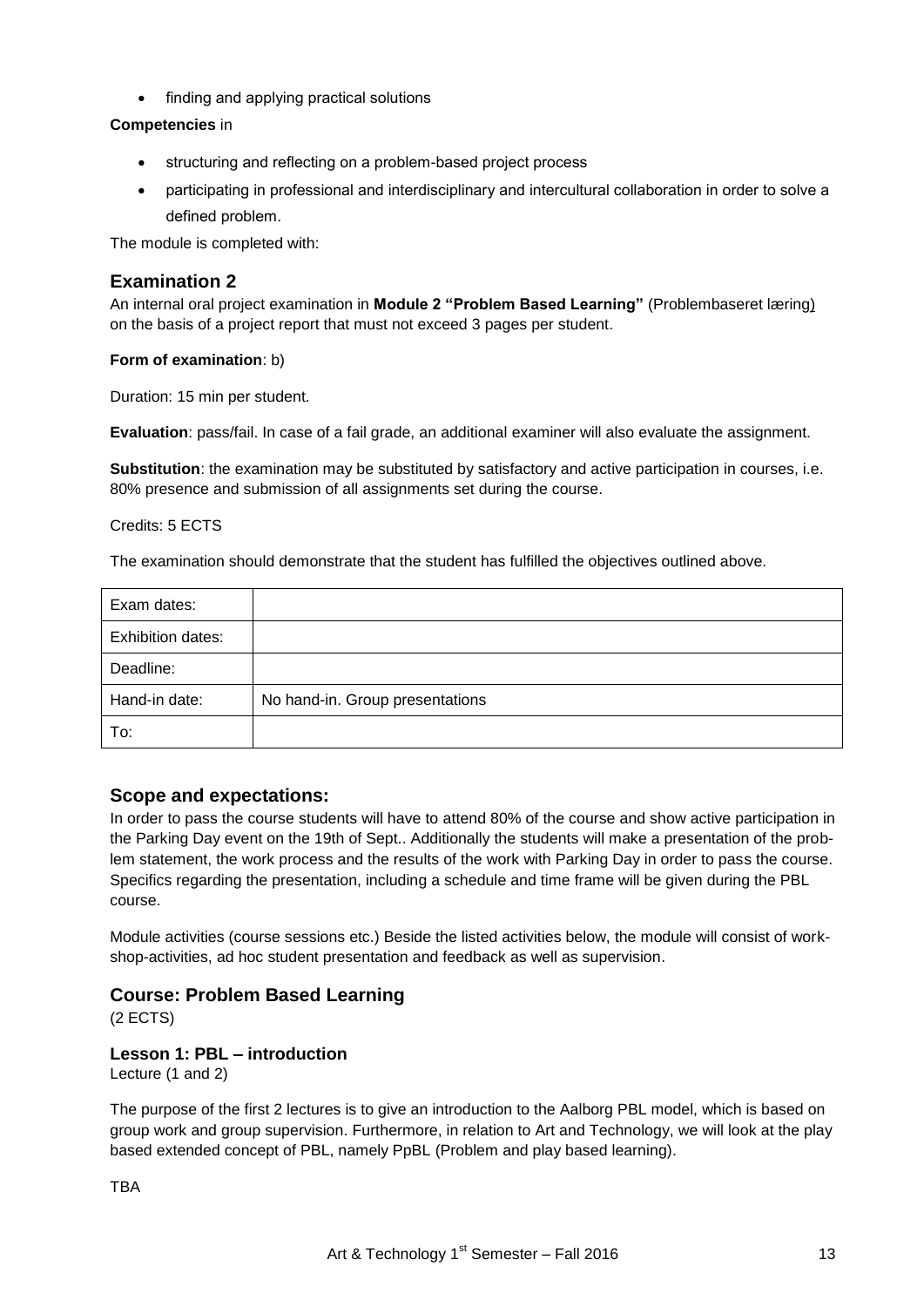#### Lecturer: Jakob Borrits Sabra

#### **Literature**

|                                                                    | Pri. lit. | Sec. lit. | Dig.   |
|--------------------------------------------------------------------|-----------|-----------|--------|
|                                                                    | no of p.  | no of p.  | upload |
| Hans Kiib in "The Aalborg PBL model" - Playbased Learning (Moodle) |           |           |        |

## **Lesson 2: Problem Statement – How (we create it) and Why (we need it)**

(Lecture 3 and 4)

Lecture 3 will give an introduction to the historical and pedagogical roots of Problem Based Learning, the ontological and epistemological positions and to the principles and praxis of the *Aalborg PBL-model*

Lecture 4 will concentrate on the extended concept of PBL, problem and play based learning (PpBL) and how the concept and principles relate to ArT.

Group exercise (45 min): Identifying a problem

TBA

Lecturer: Ulla Konnerup

Literature will be given out during the PBL – period

#### **Literature**

|                                                                              | Pri. lit. | Sec. lit. | Dig.   |
|------------------------------------------------------------------------------|-----------|-----------|--------|
|                                                                              | no of p.  | no of p.  | upload |
| Kiib, H. (2004). PpBL in architecture and design. I Aalborg PbI Model:       | 197-211   |           |        |
| Progress, Diversity and Challenges. Aalborg Universitetsforlag.              |           |           |        |
| Kolmos, A., Du, X., Holgaard, J. E., & Jensen, L. P. (2008). Facilitation in |           |           |        |
| a PBL environment. UCPBL UNESCO Chair in Problem Based Learning.             |           |           |        |
| Kolmos, A., & Fink, F. K. (2004). The Aalborg PBL model: progress,           |           |           |        |
| diversity and challenges (pp. 9-18). L. Krogh (Ed.). Aalborg: Aalborg        |           |           |        |
| University Press.                                                            |           |           |        |

## **Lesson 3: Writing Academic Reports**

Lecture (5 and 6)

During this part of the course student will acquire basic knowledge about report writing, academic language and be introduced to how to plan and execute the process of writing a report based on a problem statement.

Lecturer: Jakob Borrits Sabra

#### **Literature**

|                                                                          | Pri. lit. | Sec. lit. | Dig.   |
|--------------------------------------------------------------------------|-----------|-----------|--------|
|                                                                          | no of p.  | no of p.  | upload |
| Harvard referencing guide (upload on moodle)                             |           |           |        |
| 12 pieces of advice for writing - translation, Andersen, 1999, Den skin- |           |           |        |
| barlige virkelighed, 3rd. edition, p 293 (upload on moodle)              |           |           |        |

## **Lesson 4: PBL – supervision and evaluation.**

Lecture (7)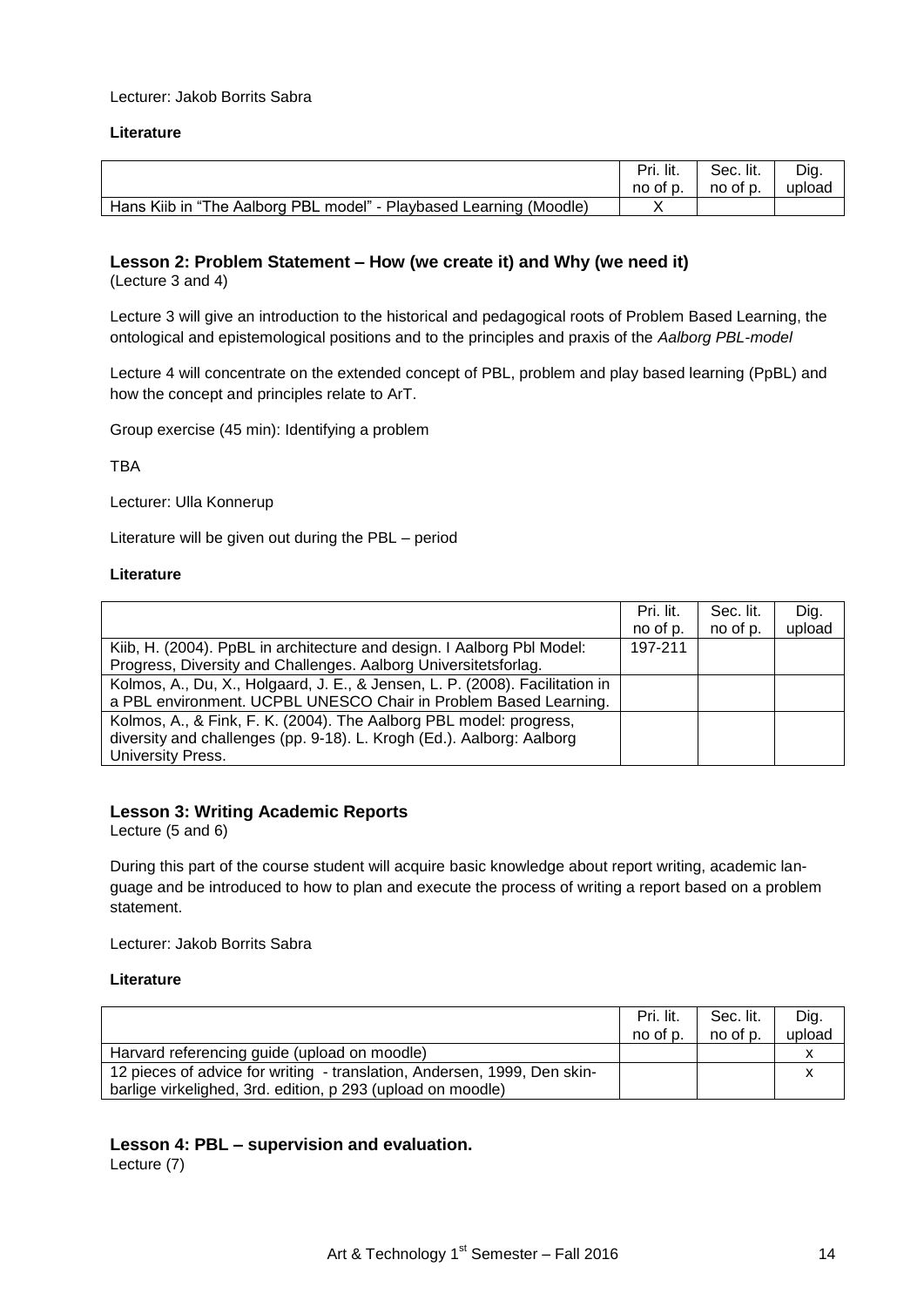During this part of the course, supervision and the relation between supervisors and students will be on the agenda. Furthermore, challenges related to evaluation and examination will be addressed in relation to the Aalborg model of doing group exams.

TBA

Lecturer: Jakob Borrits Sabra

**Literature**

# **Module 3: "Physical Interface Design I" (Fysisk interface design I) (5 ECTS) HSA110019D**

**Location:**

ArT1

**Study Board:**

ArT & Technology

# **Module coordinator:**

Martin Kibsgaard (Media Technology) kibsgaard@create.aau.dk

# **Method of work and language:**

Individual or small groups English

## **Module contents:**

In this module, students learn about basic principles of electronics and how different electronic sensors and actuators can be interfaced to a microcontroller to design alternative forms of interactions between man and machine.

## **Courses:**

In connection with the module, courses may be offered within the following areas:

- Basic Electronics
- Sensors and Actuators I

## **Learning objectives:**

During this module students should acquire:

Basic **knowledge** about

- basic electronics: resistors, diodes, and transistors
- sensing possibilities: binary (buttons) and continuous (analog) sensors
- related work in sensor technology and the media arts

## **Skills** in

- developing and applying a physical interface using specific sensors and actuators
- analyzing use of the artefact
- synthesizing knowledge in written documentation

## **Competencies** in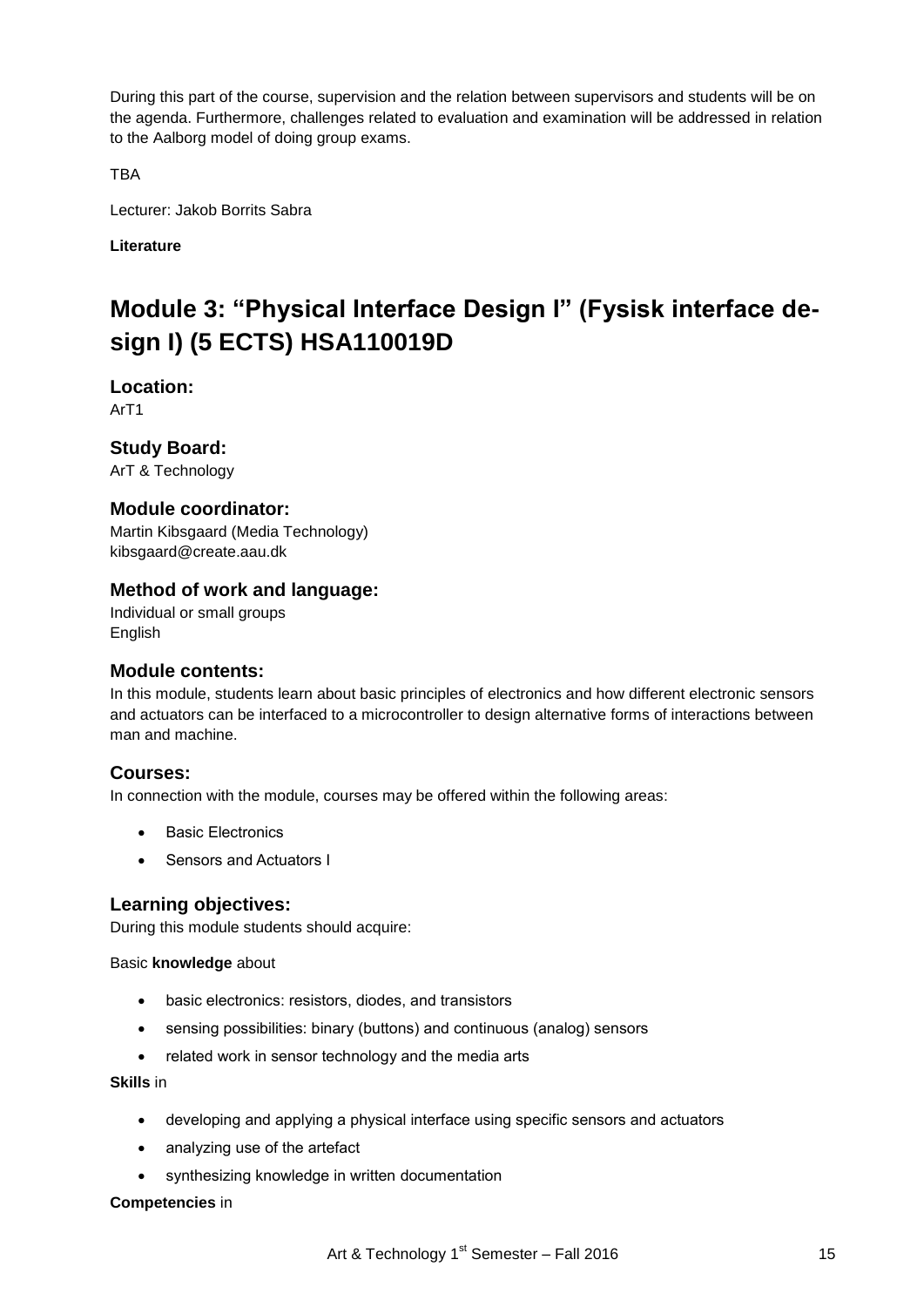evaluating an artefact with regards to basic electronics, sensors, and actuators.

The module is completed with:

## **Examination 3:**

An internal written examination in **Module 3: "Physical Interface Design I"** (Fysisk interface design I).

## **Form of examination**: c)

The examination is a 7-day assignment on a set subject.

Number of pages: the written part must not exceed 5 pages.

**Evaluation**: pass/fail. In case of a fail grade, an additional examiner will also evaluate the assignment.

**Substitution**: the examination may be substituted by satisfactory and active participation in courses, i.e. 80% presence and submission of all assignments set during the course.

## Credits: 5 ECTS

The examination should demonstrate that the student has fulfilled the objectives outlined above.

| Exam dates:              | Writing week: 30.09-10.10.2016 |
|--------------------------|--------------------------------|
| <b>Exhibition dates:</b> |                                |
| Deadline:                |                                |
| Hand-in date:            | 10.10.2016 at 8.00 am          |
| To:                      | Through Digital Exam           |

## **Scope and expectations:**

The world of electronics is an essential gateway to the creation of many interesting projects. This course will cover some of the general concepts regarding working with electronics, with the goals of providing course participants with

- Understanding of and ability to work safely with basic electronics
- Ability to do basic calculations on resistor-diode circuits
- Knowledge of different types of electronic sensor and actuators
- Ability to design, simulate and build basic circuits

The content of the course is developed for entry-level participants with little or no experience with electronics. The course will cover theoretical concepts (such as electronic units and ohms law) as well as practical concepts. Each lecture covers a set of skills which will be put into use at assignments both during and after each lecture.

## **Course: Basic Electronics**

(1 ECTS)

# **Lesson 1: Introduction to Basic Electronics.**

Lecture

Electricity recap: Current, Voltage, Power, Resistance, Units, Kirchoff"s circuit laws, Ohm"s law. Materials needed for the course. Introduction to the lab.. Safety.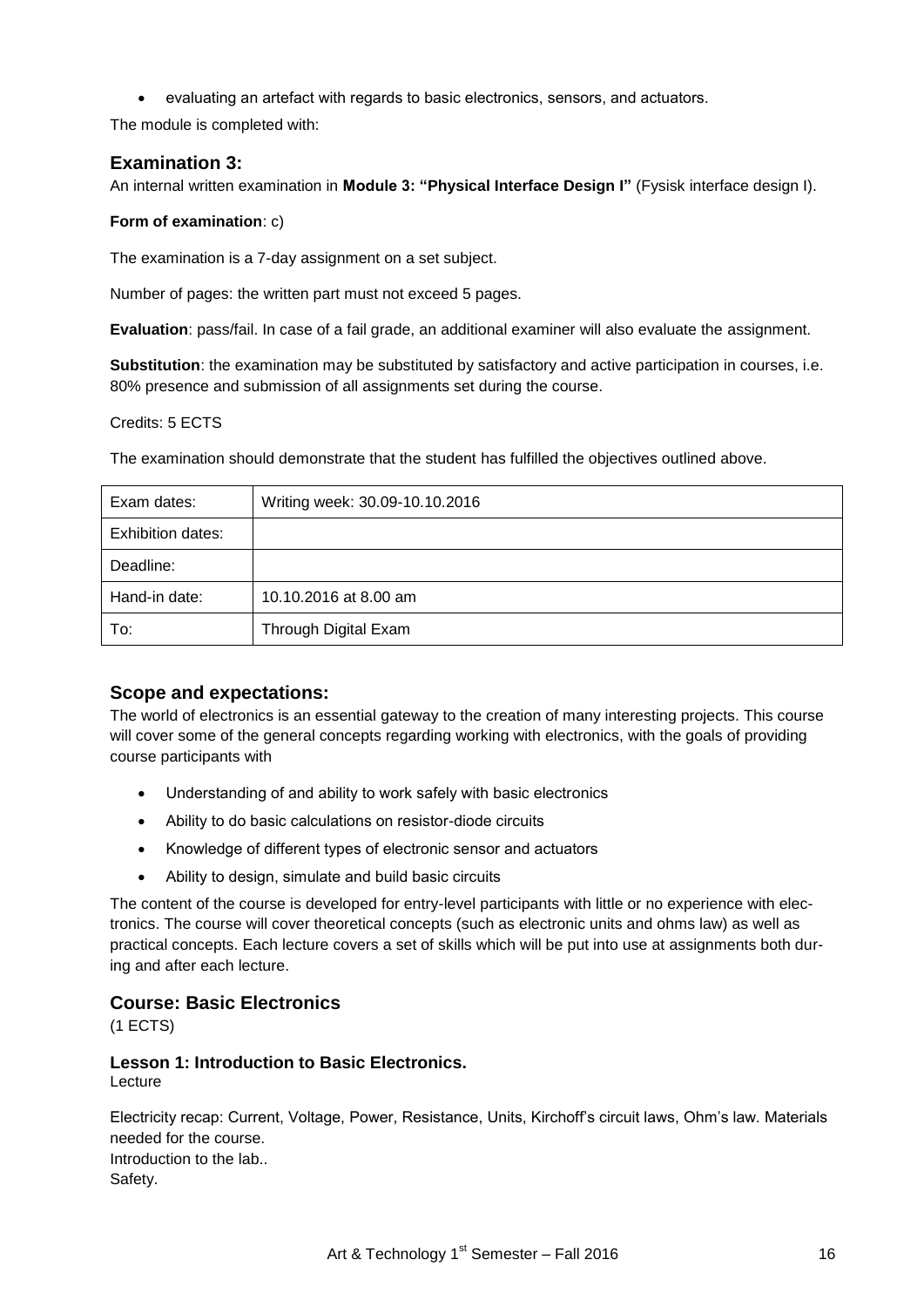Date for lesson - see calendar.

Lecturer: Martin Kibsgaard

#### **Literature**

|                                                                           | Pri. lit. | Sec. lit. | Dig.   |
|---------------------------------------------------------------------------|-----------|-----------|--------|
|                                                                           | no of p.  | no of p.  | upload |
| Platt, C., 2015, Make: Electronics - learning through discovery, 2nd Edi- | 352       |           |        |
| tion, p1-352                                                              |           |           |        |
| Clidge and Online Descurses                                               |           |           |        |

Slides and Online Resources

## **Lesson 2: Electronic Components**

Lecture

Electronic Components: Resistors, Diodes, Switches, Transistors, (Capacitors), Power supply, Multimeter. Calculate different circuits containing resistor networks. Build them and measure them. Prototyping. Safety recap.

Date for lesson - see calendar.

Lecturer: Martin Kibsgaard

#### **Literature**

|                                                                           | Pri. lit. | Sec. lit. | Dig.   |
|---------------------------------------------------------------------------|-----------|-----------|--------|
|                                                                           | no of p.  | no of p.  | upload |
| Platt, C., 2015, Make: Electronics - learning through discovery, 2nd Edi- | 352       |           |        |
| tion, p1-352                                                              |           |           |        |
| Other and sufficients are consider                                        |           |           |        |

Slides and online resources

## **Lesson 3: Reading schematics**

Lecture

Reading schematics: Symbols, Approaches. Example schematics: Voltage divider, Switch with pull-up resistor, Blink circuit, etc. Calculating component values. Software to visualize and simulate. Building circuits from schematics.

Date for lesson - see calendar.

Lecturer: Martin Kibsgaard

#### **Literature**

|                                                                           | Pri. lit. | Sec. lit. | Dig.   |
|---------------------------------------------------------------------------|-----------|-----------|--------|
|                                                                           | no of p.  | no of p.  | upload |
| Platt, C., 2015, Make: Electronics - learning through discovery, 2nd Edi- | 352       |           |        |
| tion, p1-352                                                              |           |           |        |
| Clides and online resources                                               |           |           |        |

Slides and online resources

# **Lesson 4: Building circuits and approaches to debugging circuits**

Lecture

Building circuits and approaches to debugging circuits ("Why isn"t it working?"). Measuring with multimeter and oscilloscope.

Date for lesson - see calendar.

Lecturer: Martin Kibsgaard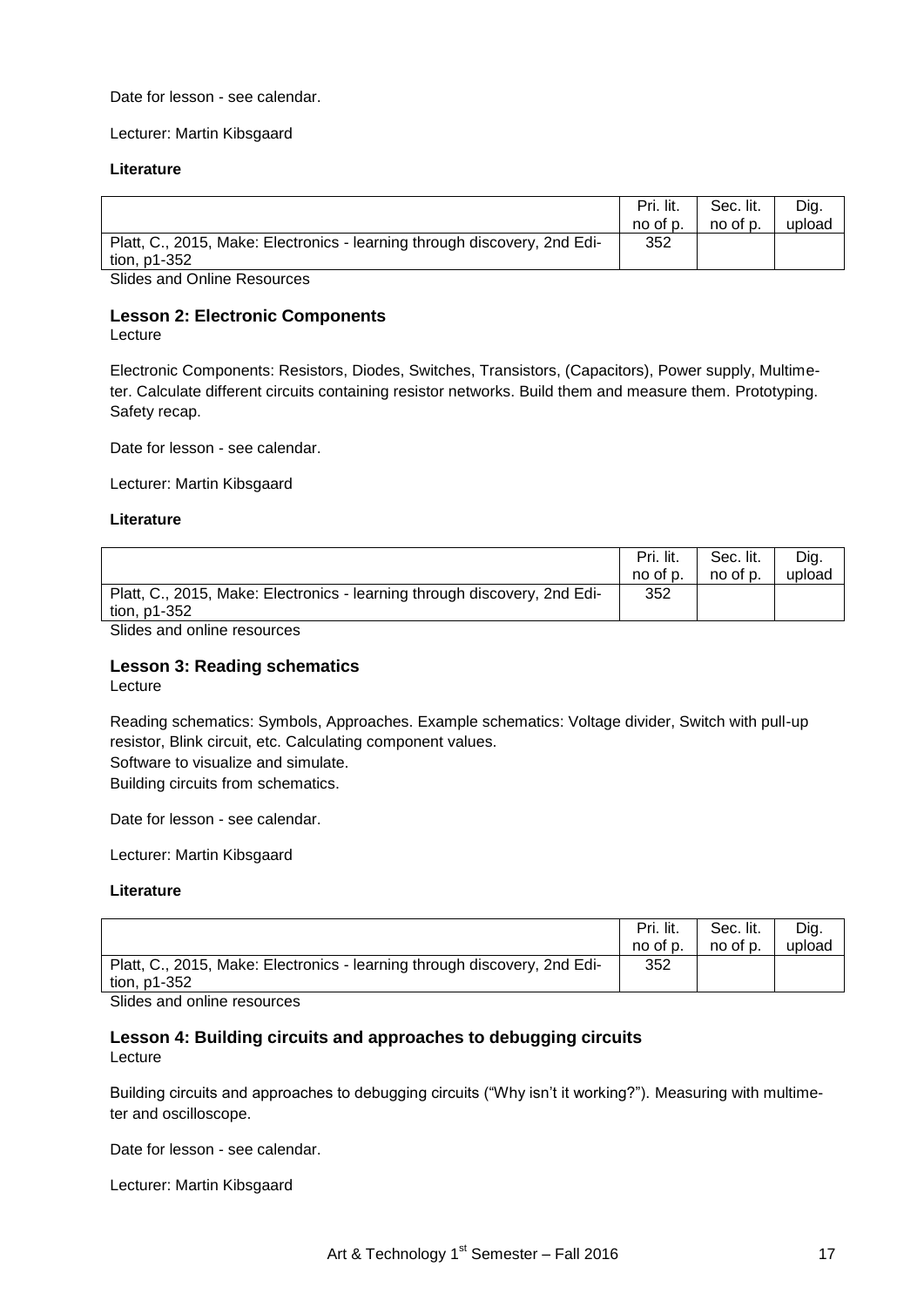#### **Literature**

|                                                                                           | Pri. lit.<br>no of p. | Sec. lit.<br>no of p. | Dia.<br>upload |
|-------------------------------------------------------------------------------------------|-----------------------|-----------------------|----------------|
| Platt, C., 2015, Make: Electronics - learning through discovery, 2nd Edi-<br>tion, p1-352 | 352                   |                       |                |
| Clides and online resources                                                               |                       |                       |                |

Slides and online resources

# **Course: Sensors and Actuators I**

(1 ECTS)

#### **Lesson 1: Overview of different sensors** Lecture

Overview of different sensors: Motion, Light, (Cameras), Sound, Pressure, Temperature, Switches, Triggers, Distance.

Inertial measurement units (IMUs): Acceleration, Rotation, Magnetic.

Date for lesson - see calendar.

Lecturer: Martin Kibsgaard

#### **Literature**

|                                                                           | Pri. lit. | Sec. lit. | Dig.   |
|---------------------------------------------------------------------------|-----------|-----------|--------|
|                                                                           | no of p.  | no of p.  | upload |
| Platt, C., 2015, Make: Electronics - learning through discovery, 2nd Edi- | 352       |           |        |
| tion, p1-352                                                              |           |           |        |
|                                                                           |           |           |        |

Slides and online resources

#### **Lesson 2: Overview of different actuators** Lecture

Overview of different actuators: Motion, Light, Sound, Temperature.

How to control high power actuators: Transistors, Relays.

Safety.

Date for lesson - see calendar.

Lecturer: Martin Kibsgaard

#### **Literature**

|                                                                                           | Pri. lit.<br>no of p. | Sec. lit.<br>no of p. | Dia.<br>upload |
|-------------------------------------------------------------------------------------------|-----------------------|-----------------------|----------------|
| Platt, C., 2015, Make: Electronics - learning through discovery, 2nd Edi-<br>tion, p1-352 | 352                   |                       |                |
| Clides and online resources                                                               |                       |                       |                |

Slides and online resources

#### **Lesson 3: Using the sensors and actuators to build circuits.** Workshop

Basic introduction to Arduino and microcontrollers: Input, Output, Digital, Analog. Basic introduction to programming a microcontroller.

Date for lesson - see calendar.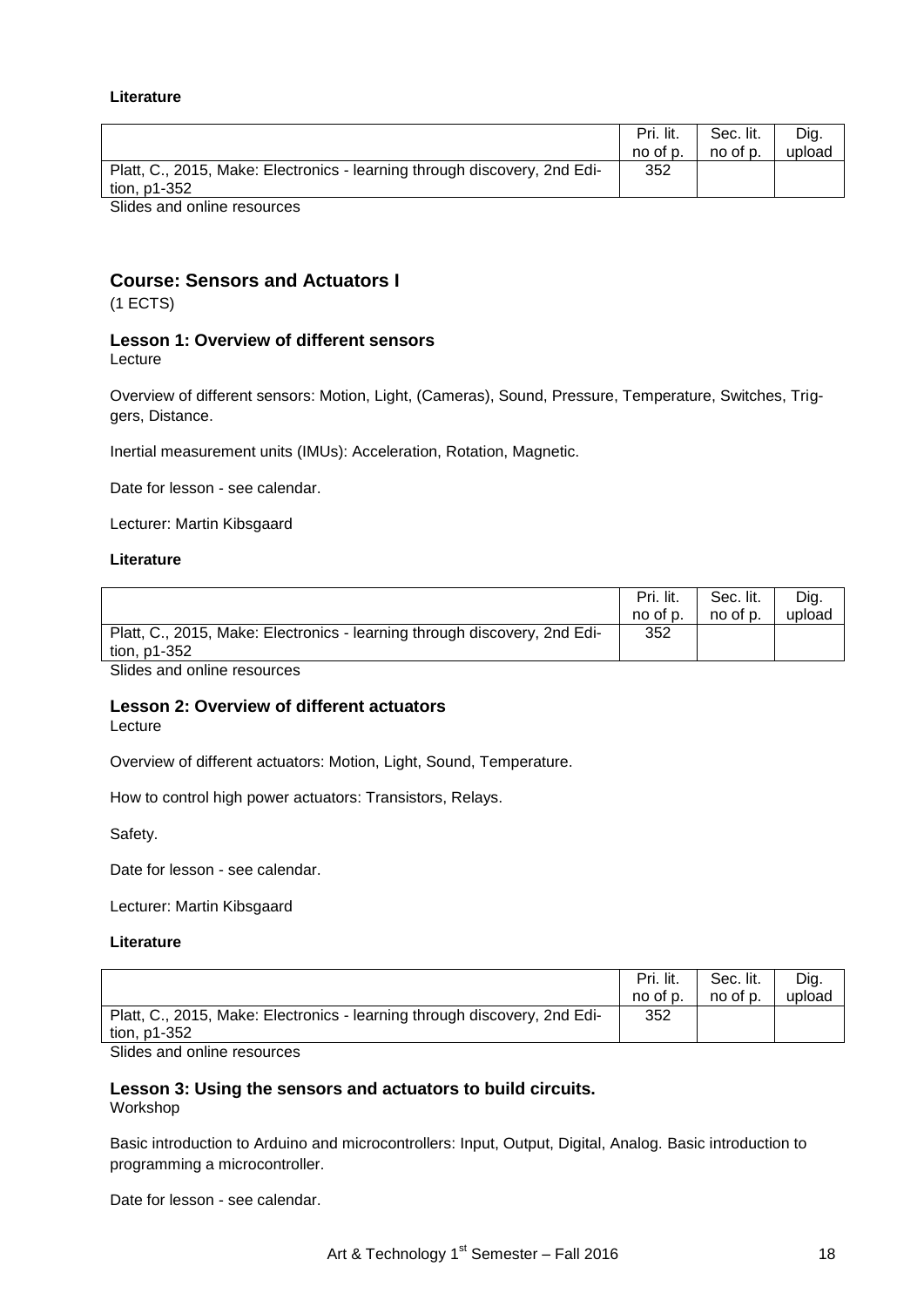#### Lecturer: Martin Kibsgaard

#### **Literature**

|                                                                           | Pri. lit. | Sec. lit. | Dig.   |
|---------------------------------------------------------------------------|-----------|-----------|--------|
|                                                                           | no of p.  | no of p.  | upload |
| Platt, C., 2015, Make: Electronics - learning through discovery, 2nd Edi- | 352       |           |        |
| tion, p1-352                                                              |           |           |        |
| Clides sud sullige reservases                                             |           |           |        |

Slides and online resources

#### **Lesson 4: Wider scope**

Workshop

Idea generation with electronics and semester projects.

Date for lesson - see calendar.

Lecturer: Martin Kibsgaard

#### **Literature**

|                                                                                             | Pri. lit. | Sec. lit. | Dig.   |
|---------------------------------------------------------------------------------------------|-----------|-----------|--------|
|                                                                                             | no of p.  | no of p.  | upload |
| Platt, C., 2015, Make: Electronics - learning through discovery, 2nd Edi-<br>tion, $p1-352$ | 352       |           |        |

# **Module 11: "History of Art and Technology II" (5 ECTS) HSA330025D**

# **Location:**

ArT1

## **Study Board:**

Art & Technology

## **Module coordinator:**

Line Bruun Jespersen, KOM [linebruun@hum.aau.dk](mailto:linebruun@hum.aau.dk)

## **Module teachers are additionally:**

## **Method of work and language:**

Individual work in relation to course activities English

## **Module contents:**

The module is an introduction of the students to the history of art and technology with special emphasis on the theories and techniques, which have been or are currently prevailing in the areas of art experience and aesthetics.

Together with History of Art and Technology I the module introduces the students to examples of artists, artworks and historic events that are significant to the history of Art and Technology.

Using the teaching forms of lectures, workshops and seminars, the module will introduce problems regarding description and analysis of artworks.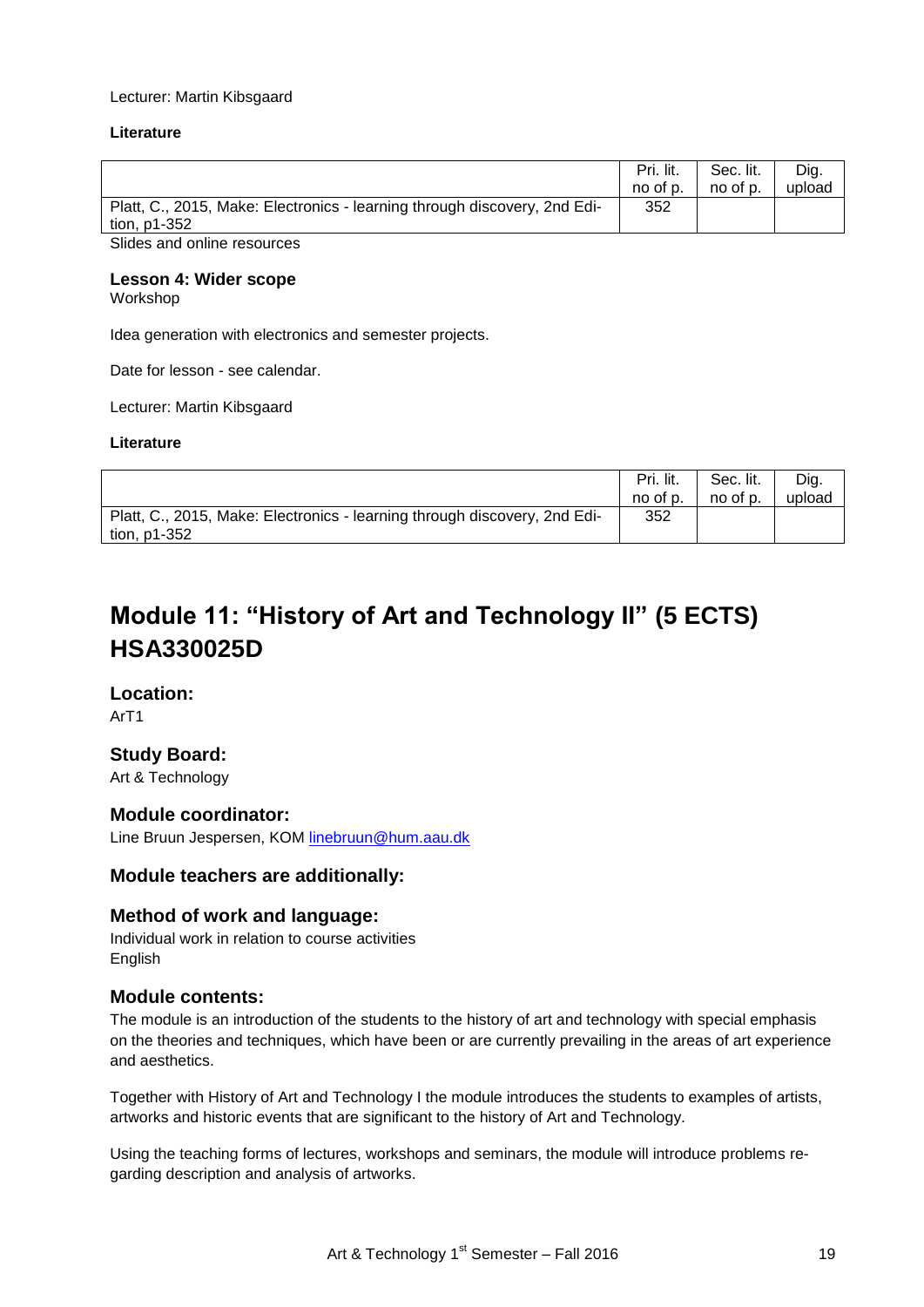## **Courses:**

In connection with the module, courses may be offered within the following area:

• History of Art and Technology II

## **Learning objectives:**

During this module, students should acquire:

#### Basic **knowledge** about

- the history of art and technology, including selected styles of art and scientific theories within the area of art and technology
- aesthetic theories within the field of art and technology
- central works of selected art periods and genres

#### **Skills** in

- analyzing works of art within selected art periods and genres
- applying central concepts and analytical methods within the history of art and technology and acquiring familiarity with their historical context and conditions

#### **Competencies** in

- comparing various works from selected art periods as regards artistic expression, technological contents, and experience effect
- applying central works from the history of Art & Technology as a framework for reflection and inspiration in relation to their own works

The module is completed with:

## **Examination 11**

An internal written examination in **Module 11 "History of Art and Technology II"** (Kunst- og teknologihistorie II)**.**

#### **Form of examination**: c)

The examination is a 7-day assignment on a set subject. The assignment is evaluated by one examiner and awarded a pass/fail grade.

Number of pages: the written work must not exceed 10 pages.

**Evaluation**: pass/fail. In case of a Fail grade, an additional examiner will also evaluate the assignment.

**Substitution**: the examination may be substituted by satisfactory and active participation in courses, i.e. 80% presence and submission of all assignments set during the course.

#### Credits: 5 ECTS.

The examination should demonstrate that the student has fulfilled the objectives outlined

| Exam dates:   | Writing week: 11.-18.11.2016 |
|---------------|------------------------------|
| Hand-in date: | 18.11.2016 at 8.15 am        |
| To:           | Through Digital Exam         |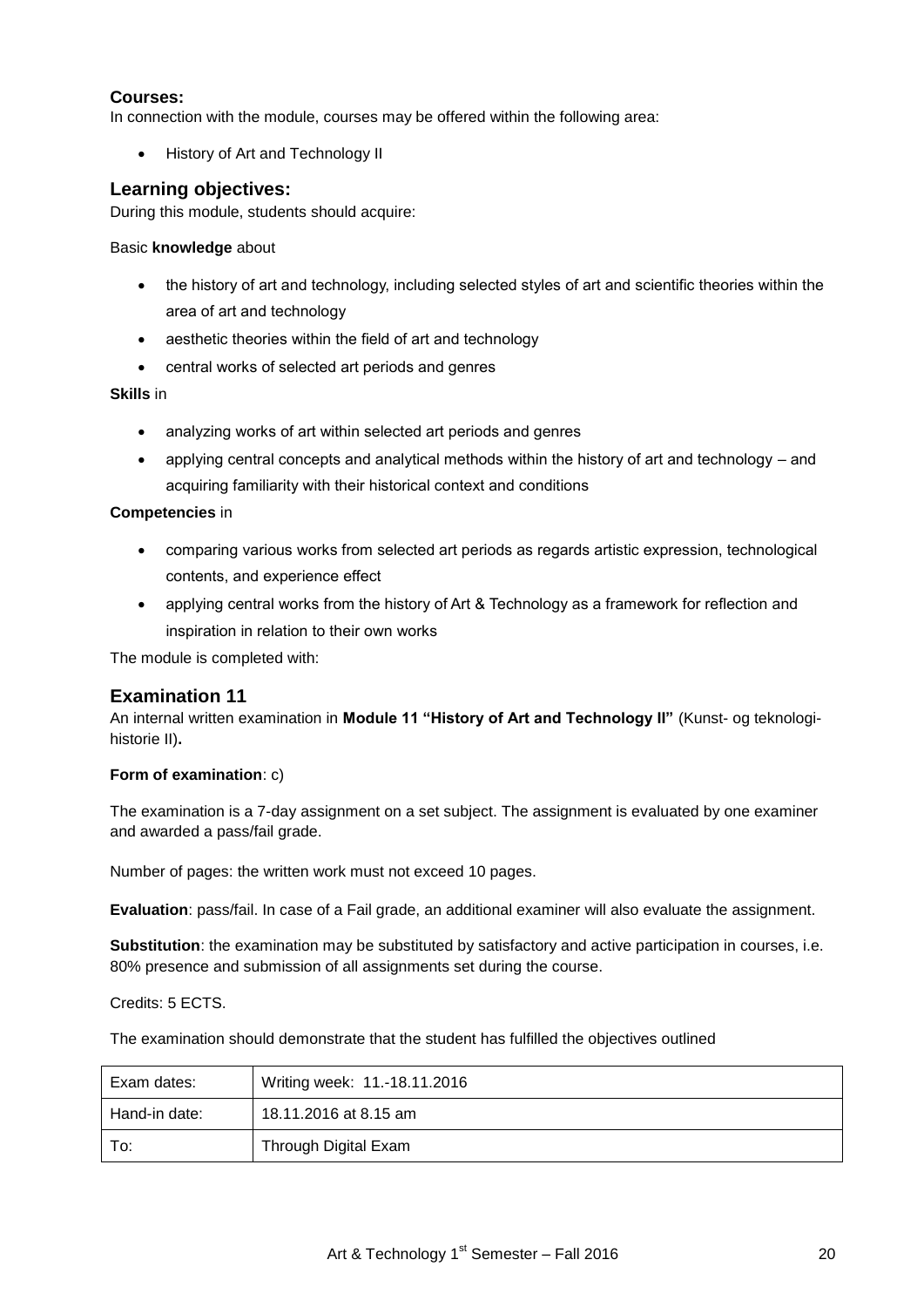# **Scope and expectations:**

The basic goal of the course is to teach the students to operate with aesthetic theories when they analyze artifacts, and to have a basic notion of the different meta-theoretical discourses (phenomenology, hermeneutics, structuralism, (neo)kantianism, poststructuralism) in the field of modern culture and art "before the digital revolution' (decadence, modernism, avant-garde, kitsch, and post-modernism).

It is also a sub-goal of the course to teach the students to write expositions based on theories and the analysis of artifacts.

The students are expected to read one primary text for each lecture – and each lecture will center on this text. The students are expected to prepare either to do 5 minutes talks about the primary text, i.e. using one of the basic elements of expository writing – resume, paraphrase, controlling idea, argument or voice; Or, to use the text in the analysis of an artwork. During the course, each student should do one presentation in order to qualify for the (reduced) final assignment.

The course will be concluded with each student writing an exposition on a chosen topic from the course that will be marked. If the student has qualified for it (minimum 80% physical attendance and all assignments), the length of the exposition should be max. 5 pages with a free topic from the semester's teaching. If the student does not qualify, the examination will be as described above under 'form of examination./c)'.

# **Course: History of Art and Technology II**

5 ECTS

# **Lesson 1: Introduction to History of Art and Technology II. 20th century art and technology I**

Lecture

Brief description: Based on the text by Botin/Jamison the lecture focuses on selected works by artists from the 20th century in order to investigate the relationship between art and technology in the 20th century. Group work and class discussions.

Distribution of assignments.

Lecturer:

Line Marie Bruun Jespersen

## **Literature**

|                                                              | Pri. lit.<br>no of p. | Sec. lit.<br>no of p. | Dig.<br>upload |
|--------------------------------------------------------------|-----------------------|-----------------------|----------------|
| Lars Botin, Andrew Jamison: The Hybrid Imagination. Chapter  | ХX                    |                       | <b>ves</b>     |
| Stephen Farthing. Art the Whole Story. Thames & Hudson. 2012 |                       | pp. 316-<br>449       |                |

#### **Lesson 2: History of Installation Art I** Lecture

This lecture focus installation art, that falls under the title "The Dream Scene" in Claire Bishops book: Installation Art – A Critical History.

Group work and discussions on central examples handed out during the lecture.

ArT3: Student presentation on Allan Kaprow: Essays on the Blurring of Art and Life.

Paper assignment: Research: find at least 70 pages from at least 3 different sources that can help you broaden and deepen your understanding of your assigned artwork. Search for texts/articles about the artwork, the artist, the theme in the artwork, similar art/artists etc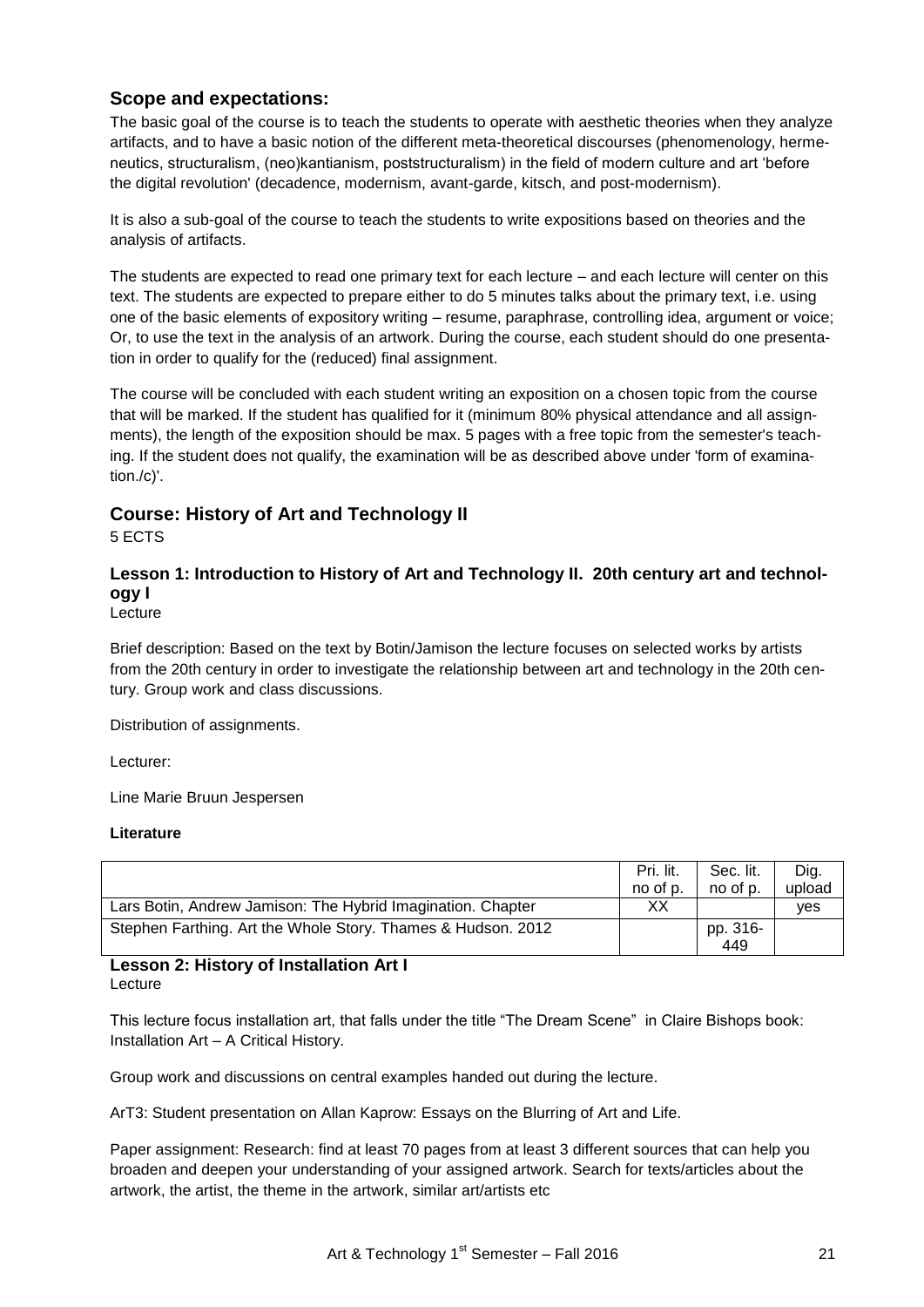Lecturer:

Line Marie Bruun Jespersen

#### **Literature**

|                                                                           | Pri. lit. | Sec. lit. | Dig.   |
|---------------------------------------------------------------------------|-----------|-----------|--------|
|                                                                           |           |           |        |
|                                                                           | no of p.  | no of p.  | upload |
| Claire Bishop: Installation Art. A Critical History. Tate Publishers 2005 | pp. 6-81  |           | yes    |
| Anne Ring Petersen: Installationskunsten. Mellem billede og scene. Mu-    | pp.471-   |           | yes    |
| seum Tusculanums Forlag. 2009                                             | 488       |           |        |
| Anne Ring Petersen: Installationskunsten. Mellem billede og scene. Mu-    |           |           |        |
| seum Tusculanums Forlag. 2009                                             |           |           |        |
| Julie H. Reiss: From Margin to Center. The spaces of installations art.   |           | XX        |        |
| MIT Press. 2001                                                           |           |           |        |
|                                                                           |           |           |        |

#### **Lesson 3: History of Installation Art II** Lecture

This lecture focus on what Claire Bishop calls "Heightend Perception" in Installation Art – A Critical History. Group work and discussions on central examples handed out during the lecture.

ArT3: Student presentation on: Michael Fried. Art and Objecthood.1967

Lecturer:

Line Marie Bruun Jespersen

#### **Literature**

|                                                                           | Pri. lit. | Sec. lit. | Dig.   |
|---------------------------------------------------------------------------|-----------|-----------|--------|
|                                                                           | no of p.  | no of p.  | upload |
| Claire Bishop: Installation Art. A Critical History. Tate Publishers 2005 | pp. 48-   |           |        |
|                                                                           | 81        |           |        |
| Michael Fried: Art and Objecthood. 1967                                   | XХ        |           |        |
| Anne Ring Petersen: Installationskunsten. Mellem billede og scene.        | pp.471-   |           | yes    |
| Museum Tusculanums Forlag. 2009                                           | 488       |           |        |
| Anne Ring Petersen: Installationskunsten. Mellem billede og scene.        |           | XХ        |        |
| Museum Tusculanums Forlag. 2009                                           |           |           |        |
| Julie H. Reiss: From Margin to Center. The spaces of installations art.   |           | XX        |        |
| MIT Press. 2001                                                           |           |           |        |

#### **Lesson 4: History of Installation Art III** Lecture

This lecture focus on "Mimetic Engulfment" in: Installation Art – A Critical History.

Student presentation on Jaques Lacan: The Mirror Stage. (Page numbers missing)

Lecturer:

Line Marie Bruun Jespersen

#### **Literature**

|                                                                           | Pri. lit.<br>no of p. | Sec. lit.<br>no of p. | Dig.<br>upload |
|---------------------------------------------------------------------------|-----------------------|-----------------------|----------------|
| Claire Bishop: Installation Art. A Critical History. Tate Publishers 2005 | pp. 82-<br>101        |                       |                |
| Jaques Lacan: The Mirror Stage.                                           | XХ                    |                       |                |
| _ _ _ _ _ _ _ _ _ _ _<br>.                                                |                       |                       |                |

## **Lesson 5: History of Installation Art IV** Lecture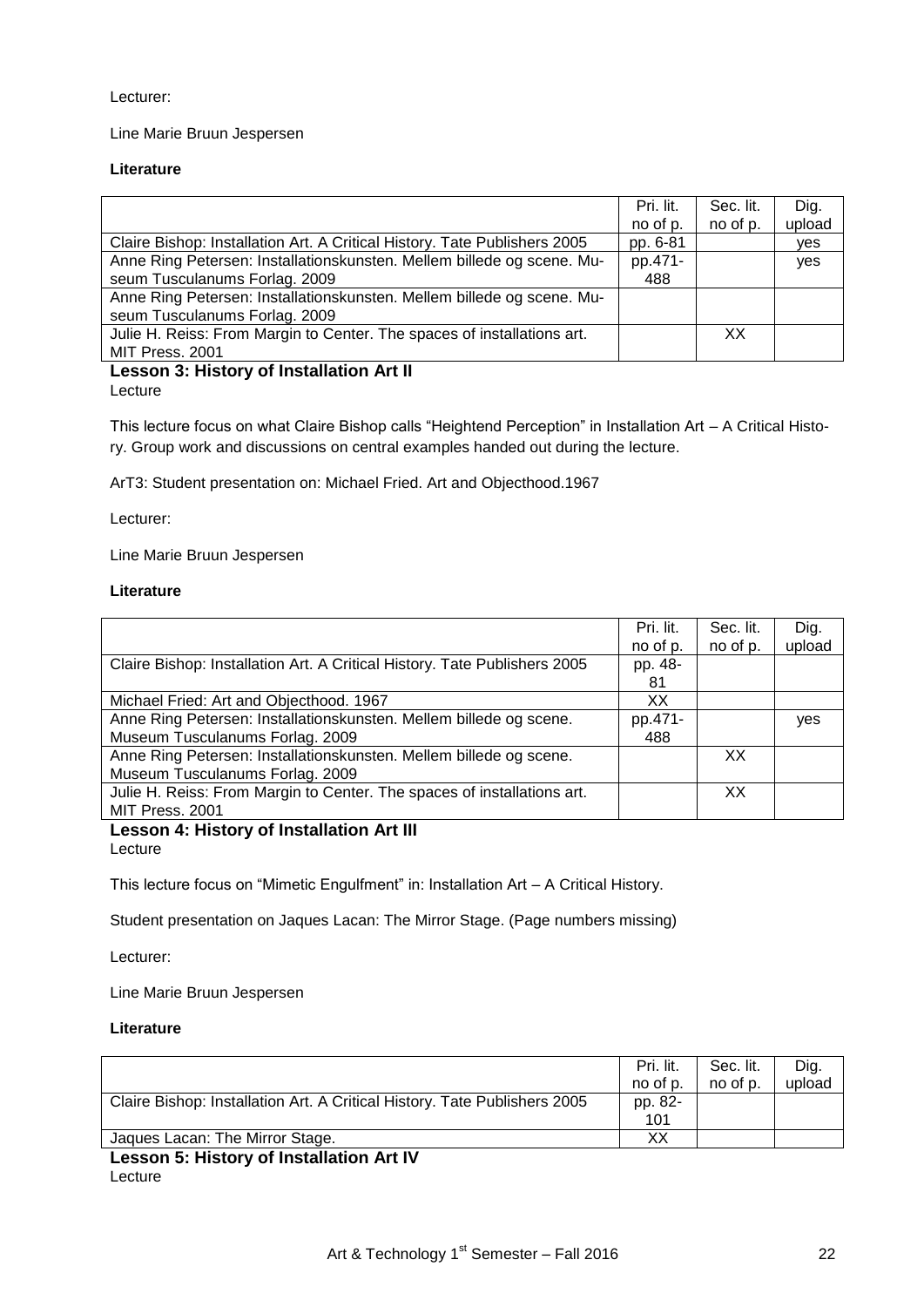This lecture focus on "Activated Spectatorship" in: Installation Art – A Critical History. Group work and discussions on central examples handed out during the lecture.

Student presentation on Nicolas Bourriaud: Relational Aesthetics.

Lecturer:

Line Marie Bruun Jespersen

#### **Literature**

|                                                                           | Pri. lit. | Sec. lit. | Dig.   |
|---------------------------------------------------------------------------|-----------|-----------|--------|
|                                                                           | no of p.  | no of p.  | upload |
| Claire Bishop: Installation Art. A Critical History. Tate Publishers 2005 | pp. 102-  |           |        |
|                                                                           | 133       |           |        |
| Nicolas Bourriaud: Relational Aesthetics.                                 | ХX        |           |        |
|                                                                           |           |           |        |
| Claire Bishop: Artificial Hells.                                          |           | XХ        |        |
| Claire Bishop: The Social Turn. Collaboration and its discontents. Art    |           | XХ        |        |
| Forum. Feb. 2006: http://newsgrist.typepad.com/files/claire-bishop-the-   |           |           |        |
| social-turn-collaboration-and-its-discontents-in-2006-artforum.pdf        |           |           |        |

#### **Lesson 6: 20th century art and technology** Lecture

Based on the Introduction to Art Since 1900 the lecture focuses on various analytical/theoretical strategies for understanding and analysing art. The lecture focus on selected artists from the 20th century and their work. Exercises in art analysis (group work) will be part of this lecture.

4 group presentations, based on the main themes of the introduction to Art Since 1900. Guidelines for the presentations will be handed out in lecture 1. Comparison and discussion of the results of Bishop and Buchloh, Krauss, Foster et. al

Lecturer:

Line Marie Bruun Jespersen

#### **Literature**

|                                                                       | Pri. lit. | Sec. lit. | Dig.   |
|-----------------------------------------------------------------------|-----------|-----------|--------|
|                                                                       | no of p.  | no of p.  | upload |
| Hal Foster, Roslind Krauss, Yves-Alain Bois, Benjamin H. D. Buchloh:  | XX.       |           | yes    |
| Art Since 1900. Modernism, Antimodernism, Postmodernism. Thames &     |           |           |        |
| Hudson, 2012                                                          |           |           |        |
| Anne D'Aleva: Methods and Theories of Art History. Lawrence King Pub- | pp.5-15   | pp.15-    |        |
| lishing. 2012                                                         |           | 151       |        |
| Stephen Farthing. Art the Whole Story. Thames & Hudson.               |           | 2012      |        |
|                                                                       |           | pp.452-   |        |
|                                                                       |           | 459, pp.  |        |
|                                                                       |           | 484-      |        |
|                                                                       |           | 491,      |        |
|                                                                       |           | 497-      |        |
|                                                                       |           | 508.      |        |

**Lesson 7: Sites and Non-sites. Art in- and outside the white cube.** Lecture

This lecture is about the sitings of art: Art in public space, Land Art and the institutionalisation of the art world in the 20th century. Found objects, readymades and other approaches to the artefact and materiality in art.

Group discussion of Sculpture in the expanded field